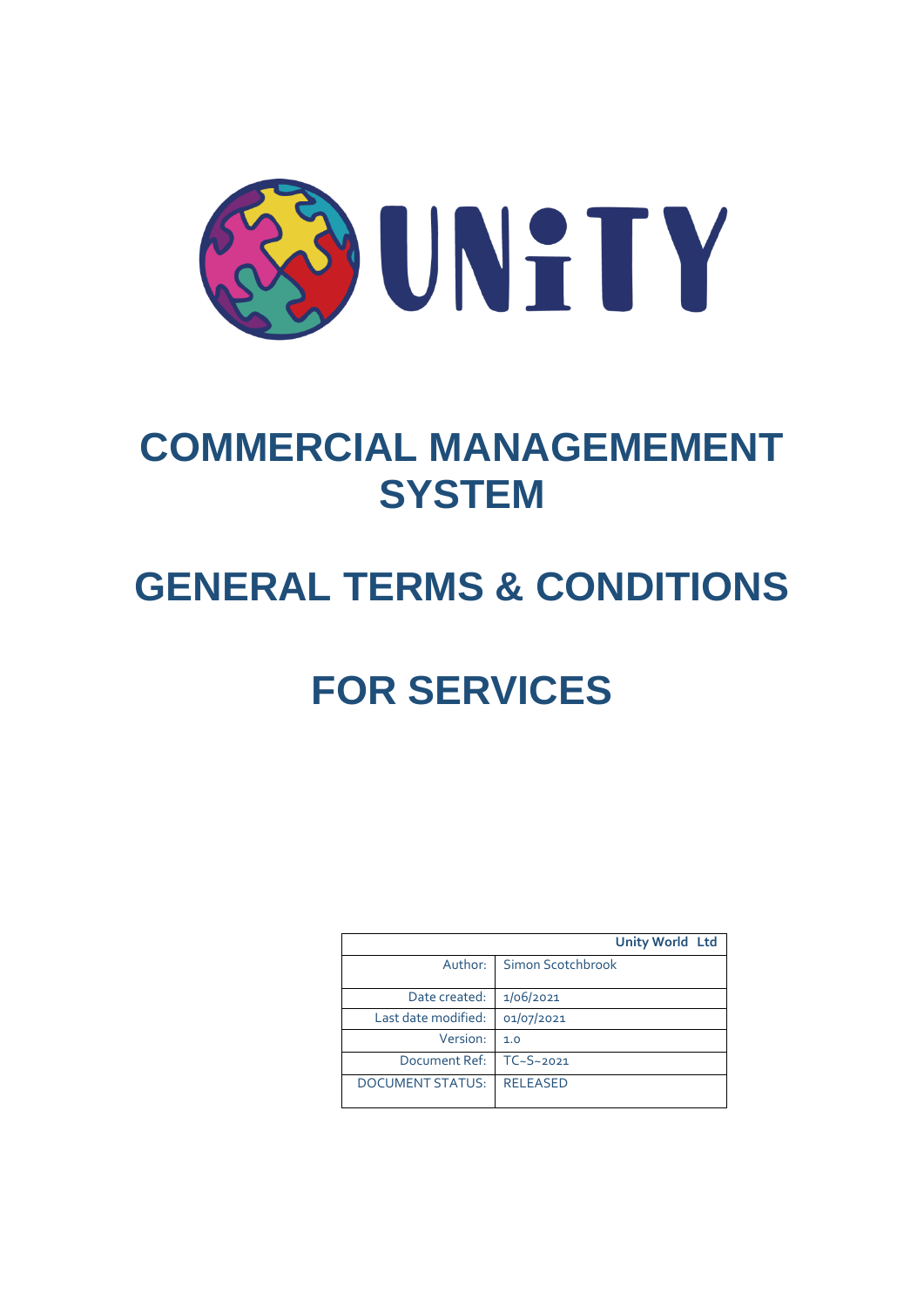# **1 Definitions and interpretation**

1.1 In these General T&Cs the following definitions apply:

| <b>Applicable Law</b>           | means all applicable laws, legislation, statutory instruments,<br>regulations and governmental guidance having binding force<br>whether local or national;                                                                                                                                                                                                                                                                                                                                                                                                                                                                                                                                                                                       |  |  |
|---------------------------------|--------------------------------------------------------------------------------------------------------------------------------------------------------------------------------------------------------------------------------------------------------------------------------------------------------------------------------------------------------------------------------------------------------------------------------------------------------------------------------------------------------------------------------------------------------------------------------------------------------------------------------------------------------------------------------------------------------------------------------------------------|--|--|
| <b>Bribery Laws</b>             | means the Bribery Act 2010 and all Applicable Laws in<br>connection with bribery or anti-corruption;                                                                                                                                                                                                                                                                                                                                                                                                                                                                                                                                                                                                                                             |  |  |
| <b>Business Day</b>             | means a day other than a Saturday, Sunday or bank or public<br>holiday when banks generally are open for non-automated<br>business in England;                                                                                                                                                                                                                                                                                                                                                                                                                                                                                                                                                                                                   |  |  |
| <b>General T&amp;Cs</b>         | means the Supplier's general terms and conditions of sale for<br>Services set out in this document;                                                                                                                                                                                                                                                                                                                                                                                                                                                                                                                                                                                                                                              |  |  |
| <b>Confidential Information</b> | means any commercial, financial or technical information,<br>information relating to the Services, know-how or trade secrets<br>which is obviously confidential in nature or has been identified<br>as confidential;                                                                                                                                                                                                                                                                                                                                                                                                                                                                                                                             |  |  |
| <b>Contract</b>                 | means the agreement between the Supplier and the Customer for<br>the sale and purchase of the Services that comes into effect in<br>accordance with the provisions of Clause 2 and includes the<br>Order and these General T&Cs and incorporates any one or more<br>of the following:<br>Services Schedule;<br>1.<br>2. Documentation;<br>Specification; and<br>3.<br>any other schedules, attachments, annexures, statements<br>4.<br>of work, method statements, technical specifications and<br>personnel descriptions<br>either referred to in or attached to the Order.<br>A contract may be formed between a Customer and with one or<br>more Unity Group Companies under a single Contract for the<br>purposes of providing the Services; |  |  |
| <b>Contract Date</b>            | means the date on which the Contract comes into existence under<br>Clause 2, which may not be the same as the Service<br><b>Commencement Date;</b>                                                                                                                                                                                                                                                                                                                                                                                                                                                                                                                                                                                               |  |  |
| <b>Customer</b>                 | means the party (other than an authorised reseller of any Unity<br>World Group Company services) named and identified as the<br>Supplier's customer in the Contract together with any other<br>members of the Supplier's Group which have executed the<br>Contract either as a principal or through the agency of another<br>member of the Customer's Group;                                                                                                                                                                                                                                                                                                                                                                                     |  |  |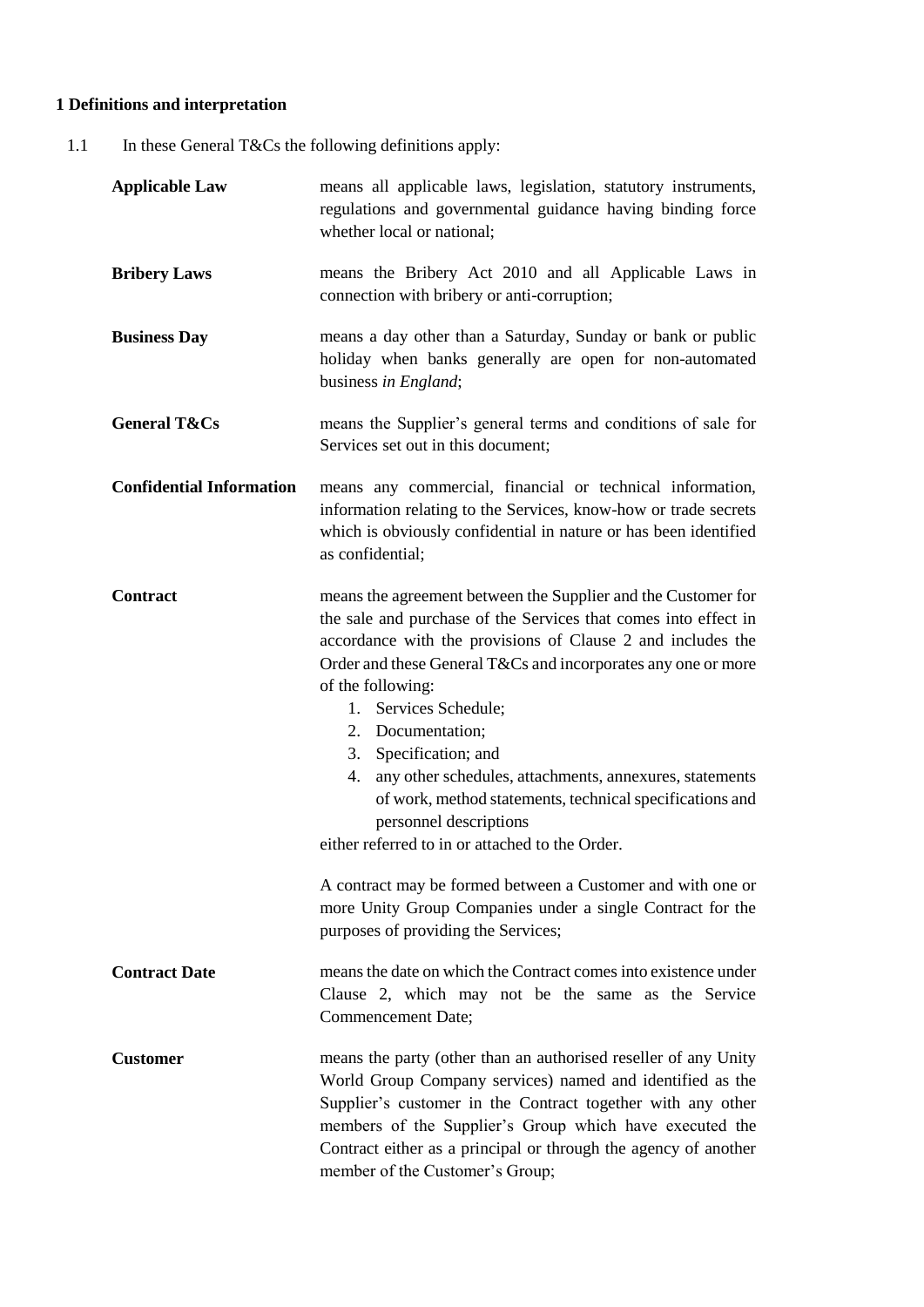| <b>Customer Credit</b>                               | means any credit limit or credit terms that are established for a<br>Customer by the Supplier in respect of the Services;                                                                                                                                                                                                                                                                                                                                                                                                                                                                                                                                                                                                                                                                                                                 |  |  |
|------------------------------------------------------|-------------------------------------------------------------------------------------------------------------------------------------------------------------------------------------------------------------------------------------------------------------------------------------------------------------------------------------------------------------------------------------------------------------------------------------------------------------------------------------------------------------------------------------------------------------------------------------------------------------------------------------------------------------------------------------------------------------------------------------------------------------------------------------------------------------------------------------------|--|--|
| <b>Data Protection Laws</b><br><b>Direct Charges</b> | means, as binding on either party or the Deliverables:<br>the GDPR;<br>(a)<br>the Data Protection Act 2018;<br>(b)<br>any laws which implement any such laws; and<br>(c)<br>any laws that replace, extend, re-enact, consolidate or<br>(d)<br>amend any of the foregoing;<br>means all fees, costs, charges (including VAT) of any kind to be<br>paid by the Customer to the Supplier under or pursuant to the<br>Contract;                                                                                                                                                                                                                                                                                                                                                                                                               |  |  |
| <b>Documentation</b>                                 | means any descriptions, instructions, manuals, literature,<br>technical details or other related materials supplied in connection<br>with the Services;                                                                                                                                                                                                                                                                                                                                                                                                                                                                                                                                                                                                                                                                                   |  |  |
| <b>Force Majeure</b>                                 | means an event or sequence of events beyond a party's<br>reasonable control (after exercise of reasonable care to put in<br>place robust back-up and disaster recovery arrangements)<br>preventing or delaying it from performing its obligations under<br>the Contract including an act of God, fire, flood, pandemic,<br>lightning, earthquake or other natural disaster, war, riot or civil<br>unrest, interruption or failure of supplies of power, fuel, water,<br>transport, equipment or telecommunications service, or material<br>required for performance of the Contract, strike, lockout or<br>boycott or other industrial action including those involving the<br>Supplier's or its suppliers' workforce, but excluding the<br>Customer's inability to pay or circumstances resulting in the<br>Customer's inability to pay; |  |  |
| GDPR                                                 | means the General Data Protection Regulation, Regulation (EU)<br>2016/679, as it forms part of domestic law in the United<br>Kingdom by virtue of section 3 of the European Union<br>(Withdrawal) Act 2018 (including as further amended or<br>modified by the laws of the United Kingdom or of a part of the<br>United Kingdom from time to time);                                                                                                                                                                                                                                                                                                                                                                                                                                                                                       |  |  |
| Group                                                | means a company and each of its Subsidiaries and Group<br><b>Company</b> means any of them;                                                                                                                                                                                                                                                                                                                                                                                                                                                                                                                                                                                                                                                                                                                                               |  |  |
|                                                      | Intellectual Property Rights means copyright, patents, know-how, trade secrets, trade marks,<br>trade names, design rights, rights in get-up, rights in goodwill,<br>rights in software, rights in Confidential Information, rights to<br>invention, rights to sue for passing off, domain names and all<br>other intellectual property rights and similar rights and, in each<br>case:<br>(a)<br>whether registered or not<br>including any applications to protect or register such<br>(b)<br>rights<br>including all renewals and extensions of such rights or<br>(c)                                                                                                                                                                                                                                                                  |  |  |

(c) including all renewals and extensions of such rights or applications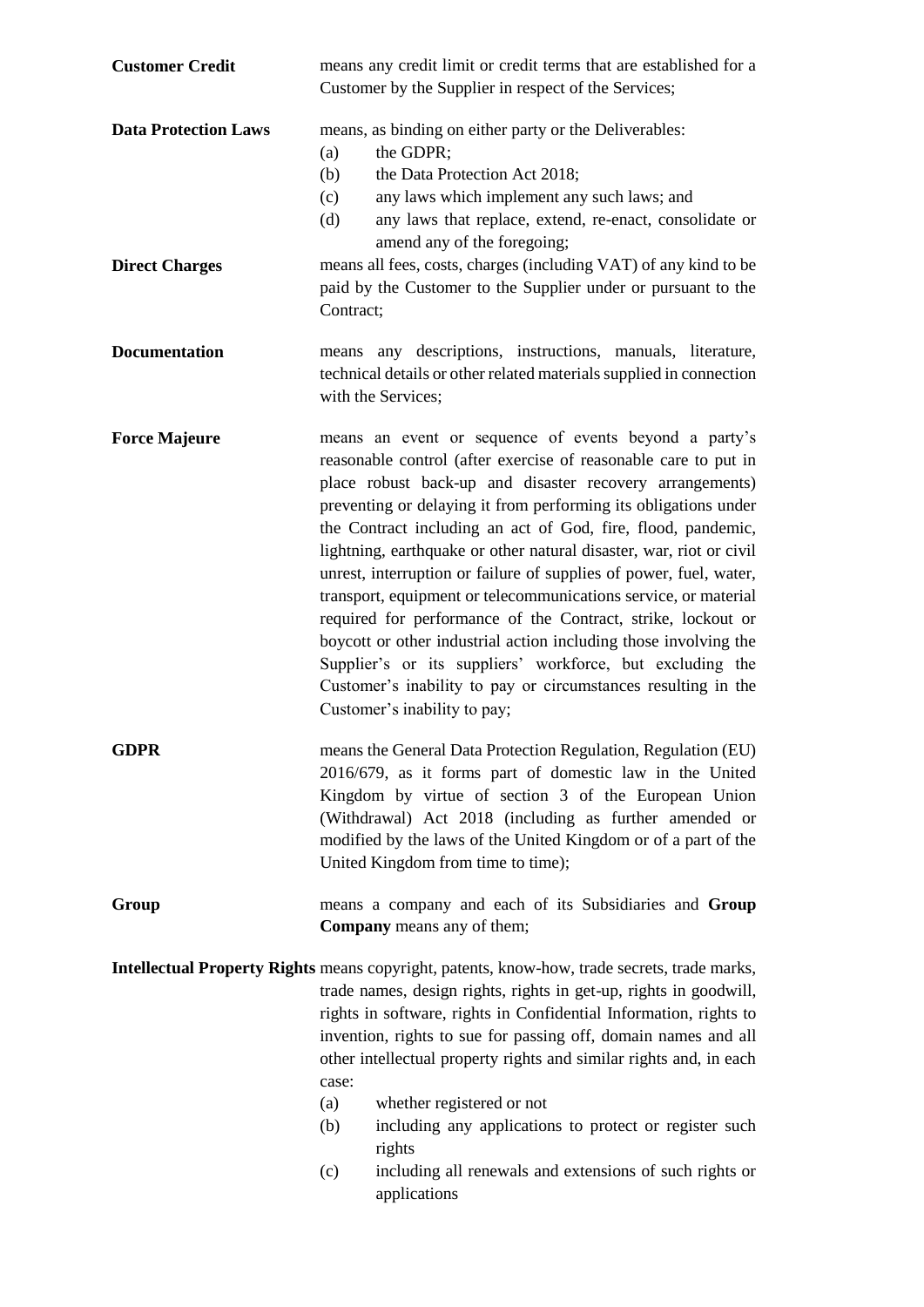| Location                 | whether vested, contingent or future<br>(d)<br>to which the relevant party is or may be entitled, and<br>(e)<br>(f)<br>in whichever part of the world existing;<br>means the principal address or addresses for the performance of<br>the Services as set out in the Order or such other address or<br>addresses as notified by the Supplier to the Customer otherwise<br>than in the Contract; |  |  |  |
|--------------------------|-------------------------------------------------------------------------------------------------------------------------------------------------------------------------------------------------------------------------------------------------------------------------------------------------------------------------------------------------------------------------------------------------|--|--|--|
| <b>New Service</b>       | means a service of any description that is not being provided to<br>a Customer by the Supplier under an existing Contract;                                                                                                                                                                                                                                                                      |  |  |  |
| Order                    | means the details and content set out in an order form issued by<br>the Supplier in respect of the Services that is capable of<br>acceptance by the Customer under Clause 2. The format of an<br>Order may vary between Unity Group Companies and a single<br>order form may be used for a Contract where two or more Unity<br>Group Companies are the Supplier of Services;                    |  |  |  |
| <b>Personal Data</b>     | has the meaning given in the applicable Data Protection Laws<br>from time to time;                                                                                                                                                                                                                                                                                                              |  |  |  |
| <b>Price</b>             | has the meaning given in Clauses 3.1 and 3.2;                                                                                                                                                                                                                                                                                                                                                   |  |  |  |
| <b>Processing</b>        | has the meaning given to it in applicable Data Protection Laws<br>from time to time (and related expressions, including process,<br>processed, and processes shall be construed accordingly);                                                                                                                                                                                                   |  |  |  |
| <b>Products</b>          | means any physical equipment, products, accessories, computer<br>hardware, spare parts and Documentation and any other physical<br>material set out in the Order or which are understood by the<br>parties to be ancillary to the Services and to be supplied or<br>procured by the Supplier in accordance with the Contract;                                                                   |  |  |  |
| <b>Protected Data</b>    | means Personal Data received from or on behalf of the Customer<br>in connection with the performance of the Supplier's obligations<br>under the Contract;                                                                                                                                                                                                                                       |  |  |  |
| Quotation                | means a quotation in writing for Services provided by the<br>Supplier to the Customer;                                                                                                                                                                                                                                                                                                          |  |  |  |
| <b>Services</b>          | means the services set out in the Order including any Products<br>to be supplied by the Supplier to the Customer in accordance<br>with the Contract. Details of the Services will be set out in a<br>Services Schedule;                                                                                                                                                                         |  |  |  |
| <b>Services Schedule</b> | means a schedule forming part of the Contract setting out the<br>specific detailed services including any supplementary terms<br>and conditions on which they are to be performed for the<br>Customer by the Supplier under the Contract and including,<br>where applicable, the details of any Unity Software and Products<br>to be supplied to the Customer and details of any Supplier       |  |  |  |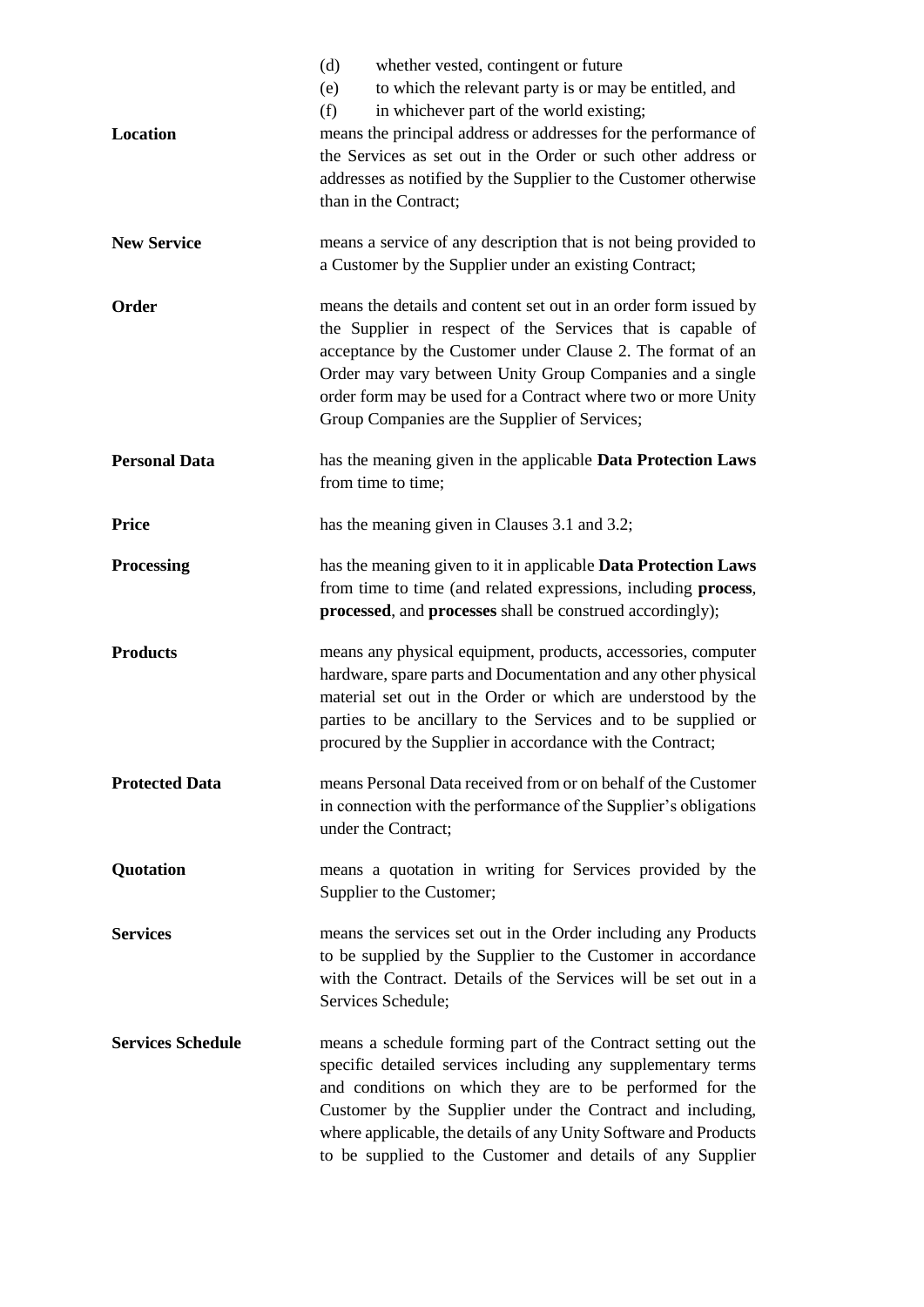|                                     | Personnel, Technical Support, Unity Technicians and Unity<br>Employees who are to participate in the delivery of the Services;                                                                                                                                                                                                                                                                                             |  |  |
|-------------------------------------|----------------------------------------------------------------------------------------------------------------------------------------------------------------------------------------------------------------------------------------------------------------------------------------------------------------------------------------------------------------------------------------------------------------------------|--|--|
| <b>Service Commencement</b><br>Date | means the date on which the Services start as specified in the<br>Contract;                                                                                                                                                                                                                                                                                                                                                |  |  |
| Specification                       | means a description or Documentation provided for the Services<br>and set out or referred to in the Contract;                                                                                                                                                                                                                                                                                                              |  |  |
| <b>Subsidiary</b>                   | means a subsidiary as defined by section 1159 Companies Act<br>2006;                                                                                                                                                                                                                                                                                                                                                       |  |  |
| <b>Supplier</b>                     | means either Unity World acting as agent for and on behalf of a<br>named Unity World Group Company in the Order or the Unity<br>Group Company named as the principal supplier of Services in<br>an Order and / or in a Service Schedule to which these General<br>T&Cs apply. The Supplier may be more than one Unity World<br>Group Company depending on the Services to be provided to the<br>Customer under a Contract; |  |  |
| <b>Supplier Personnel</b>           | means employees, officers, staff, other workers, agents and<br>consultants of the Supplier, and any of their sub-contractors who<br>are engaged in the performance of the Services from time to<br>time;                                                                                                                                                                                                                   |  |  |
| <b>Technical Support</b>            | means any technical support service to be provided by the<br>Supplier under a Contract and that is described as such in a<br>Specification and/or Services Schedule;                                                                                                                                                                                                                                                       |  |  |
| <b>Term</b>                         | means the period during which the Contract remains in force<br>between the Customer and the Supplier;                                                                                                                                                                                                                                                                                                                      |  |  |
| <b>Third Party Charges</b>          | means all fees, costs, charges (including VAT) of any kind to be<br>paid by the Customer to a Third Party Supplier;                                                                                                                                                                                                                                                                                                        |  |  |
| <b>Third Party Product</b>          | means any goods supplied by a third party to the Customer as<br>part of the implementation of the Services by the Supplier;                                                                                                                                                                                                                                                                                                |  |  |
| <b>Third Party Supplier</b>         | means any person, firm, company or other entity who is required<br>or agrees to supply Products or services to the Customer<br>ancillary to any Services and as the same may be specified or<br>nominated to the Customer by the Supplier in the Contract;                                                                                                                                                                 |  |  |
| <b>Unity Employee</b>               | means an employee of a Unity Group Company;                                                                                                                                                                                                                                                                                                                                                                                |  |  |
| <b>Unity Software</b>               | means any software, excluding Third Party Software, licensed to<br>the Customer by a Unity Group Company pursuant to a Contract;                                                                                                                                                                                                                                                                                           |  |  |
| <b>Unity World or UWG</b>           | means Unity World Ltd a company registered under number<br>10503317 whose registered office is at Brunel House, Brunel<br>Road, Middlesbrough, England, TS6 6JA;                                                                                                                                                                                                                                                           |  |  |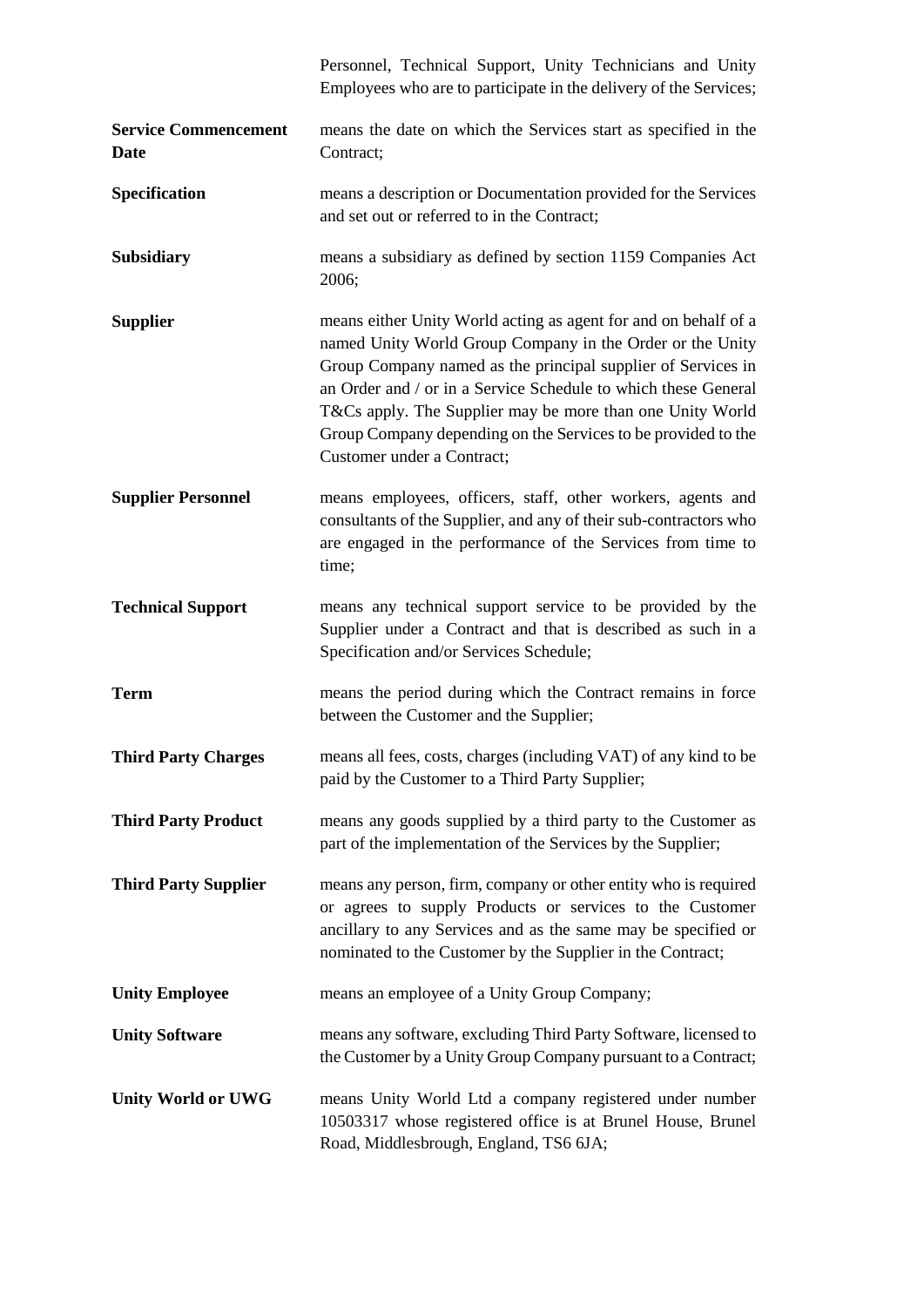| <b>Unity World Group</b> | means any of the companies listed in Schedule A together with                                                                                                    |  |  |  |
|--------------------------|------------------------------------------------------------------------------------------------------------------------------------------------------------------|--|--|--|
| Company                  | the general role and/or scope of Services that each such company<br>performs and is responsible for, subject always to the provisions<br>of a Services Schedule; |  |  |  |
| <b>UWG Website</b>       | means the website of any Unity World Group Company from<br>time to time;                                                                                         |  |  |  |
| <b>VAT</b>               | means value added tax under the Value Added Tax Act 1994 or<br>any other similar sale or fiscal tax applying to the sale of the<br>Services.                     |  |  |  |

- 1.2 In these General T&Cs, unless the context otherwise requires:
	- 1.2.1 a reference to the Contract includes these General T&Cs, the Order, and their respective Services Schedules, appendices and annexes (if any);
	- 1.2.2 any Clause, schedule or other headings in these General T&Cs are included for convenience only and shall have no effect on the interpretation of these General T&Cs;
	- 1.2.3 a reference to a 'party' means either the Supplier or the Customer and includes that party's personal representatives, successors and permitted assigns;
	- 1.2.4 a reference to a 'person' includes a natural person, corporate or unincorporated body (in each case whether or not having separate legal personality) and that person's personal representatives, successors and permitted assigns;
	- 1.2.5 a reference to a 'company' includes any company, corporation or other body corporate, wherever and however incorporated or established;
	- 1.2.6 a reference to a gender includes each other gender;
	- 1.2.7 words in the singular include the plural and vice versa;
	- 1.2.8 any words that follow 'include', 'includes', 'including', 'in particular' or any similar words and expressions shall be construed as illustrative only and shall not limit the sense of any word, phrase, term, definition or description preceding those words;
	- 1.2.9 a reference to 'writing' or 'written' includes any method of reproducing words in a legible and nontransitory form;
	- 1.2.10 without prejudice to the provisions of Clause [155](#page-16-0), a reference to legislation is a reference to that legislation amended, extended, re-enacted or consolidated from time to time except to the extent that any such amendment, extension or re-enactment would increase or alter the liability of a party under the Contract;
	- 1.2.11 without prejudice to the provisions of Clause 15, a reference to legislation includes all subordinate legislation made from time to time under that legislation; and
	- 1.2.12 a reference to any English action, remedy, method of judicial proceeding, court, official, legal document, legal status, legal doctrine, legal concept or thing shall, in respect of any jurisdiction other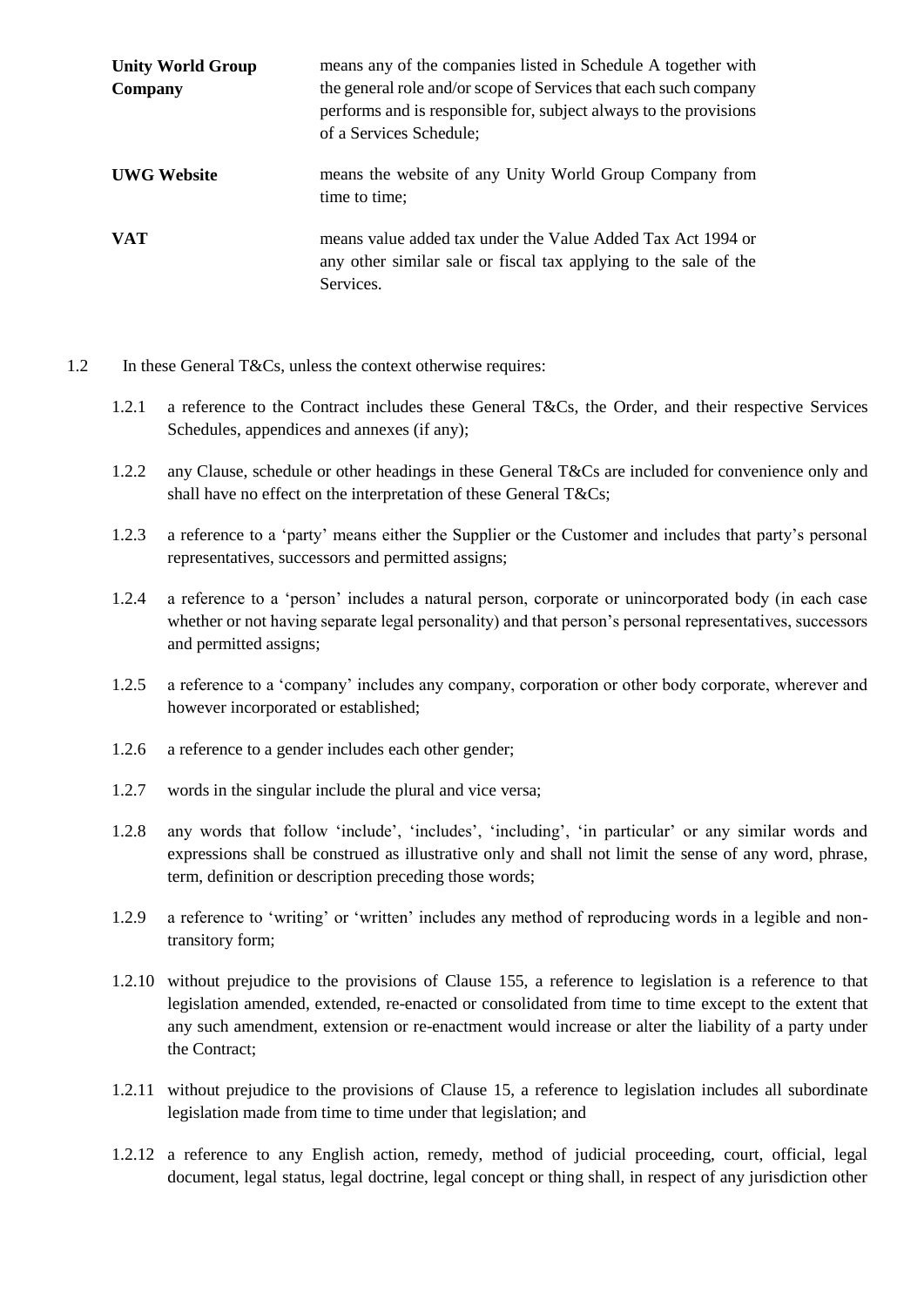than England, be deemed to include a reference to that which most nearly approximates to the English equivalent in that jurisdiction.

# **2 Application of these General T&Cs**

- 2.1 These General T&Cs apply to and form part of the Contract between the Supplier and the Customer. They supersede any previously issued terms and conditions of purchase or supply.
- 2.2 No terms or conditions endorsed on, delivered with, or contained in the Customer's purchase conditions, order, confirmation of order, specification or in any other document shall form any part of the Contract and are expressly excluded therefrom except and only to the extent that the Supplier otherwise agrees in writing.
- 2.3 No variation of these General T&Cs or to an Order or to the Contract or to any document comprising the Contract, shall be binding unless expressly agreed in writing and executed by a duly authorised signatory on behalf of each of the Customer and the Supplier respectively.
- 2.4 Each Order shall be an offer by the Customer to purchase the Service from the Supplier subject to the Contract including these General T&Cs.
- 2.5 If the Supplier does not wish or is unable to accept an Order, it shall notify the Customer in writing as soon as reasonably practicable after the Order has been prepared and issued by or to the Customer.
- 2.6 The offer constituted by an Order shall remain in effect and capable of being accepted by the Supplier for the number of Business Days or up until the date that is specified in the Order, after which time it shall automatically lapse and be withdrawn.
- 2.7 The Supplier may accept or reject an Order at its discretion. An Order shall not be accepted, and no binding obligation to supply any Services shall arise, until the earlier of:
	- 2.7.1 the Supplier's written unqualified acceptance of the Order sent to the Supplier; or
	- 2.7.2 the Supplier delivering or performing the Services or notifying the Customer that they are ready to be delivered or performed (as the case may be).
- 2.8 Rejection by the Supplier of an Order, including any communication that may accompany such rejection, shall under no circumstances constitute a counter-offer capable of acceptance by the Customer.
- 2.9 A Quotation by a Unity World Group Company shall:
	- 2.9.1 remain valid for the period stated or if no period is stated it shall remain valid for thirty days when its validity shall expire unless extended in writing by the Supplier;
	- 2.9.2 be applicable only to the party named in it;
	- 2.9.3 not be contractually binding on the Supplier which shall be free to vary any details in it for any reason;
	- 2.9.4 not have to contain all of the relevant information and details that are to be included in a Contract;
	- 2.9.5 not constitute any form of representation or warranty as to the quality or performance of any of the Services to be performed by the Supplier; and
	- 2.9.6 only constitute an invitation to treat and shall not be an offer to supply Services and is incapable of being accepted by any party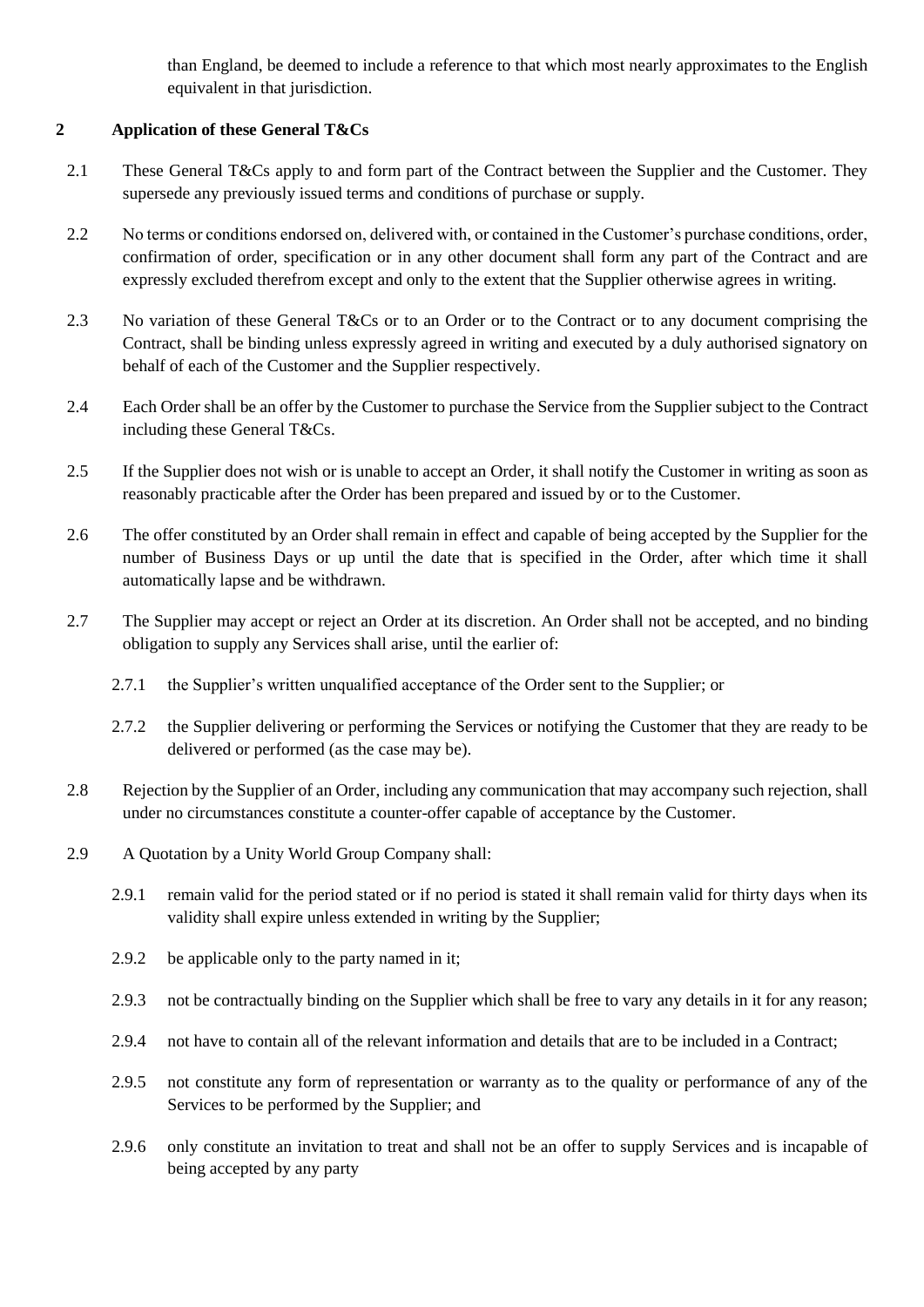- 2.10 Marketing and all other promotional materials of any kind issued by a Unity World Group Company including any contained on a UWG Website relating to any of the services that may or may not be the subject of a Quotation and/or may be included as a Service under a Contract and that are delivered to or otherwise made available by the Supplier are illustrative only and do not form part of the Contract.
- 2.11 If there is an actual or potential conflict between the provisions of any document, the order of priority is, unless stated otherwise:
	- 2.11.1 Services Schedule;
	- 2.11.2 Specification;
	- 2.11.3 These General T&Cs;
	- 2.11.4 Order;
	- 2.11.5 Quotation;
	- 2.11.6 Any other document.
- 2.12 Unity World may enter into a Contract with a Customer as agent for and on behalf of any one or more Unity World Group Company, which will be named in an Order and shall perform and be responsible for the Services.
- 2.13 If Unity World does enter into a Contract as agent for a Unity World Company, the Customer will have no contractual or other legal rights or remedies directly against Unity World itself and will instead be contractually bound on the terms of the Contract to any Unity World Group Company that is named or identified in a Contract as the Supplier as if such Unity World Group Company had entered into it directly with the Customer.
- 2.14 Unity World confirms that it has all necessary authority from each Unity World Group Company to enter into a Contract for Services on its behalf.
- 2.15 The Customer warrants and agrees that as at the Contract Date it is duly and legally constituted and established, that it is not subject to or threatened by any foreclosure, bankruptcy, administration or striking off process of any kind, and is duly authorised to carry on its trade, business or profession and has all necessary powers, rights and authority to enter into a Contract with the Supplier and to perform its obligations under a Contract having entered into it and that it further understands that by entering a Contract it is a business to business transaction to which consumer protection legislation does not apply.
- 2.16 Where more than one member of the Customer's Group enters into a Contract they do so jointly and severally and the Supplier may enforce any of its rights under the Contract against any one or more of such members of the Customer's Group.
- 2.17 If any time during the Term the Customer wishes to obtain a New Service it may only do so if an additional Order is placed with and accepted by the relevant Unity Group Company in accordance with these General T&Cs.
- 2.18 Any New Service may be included as part of an existing Contract at the sole discretion of the Supplier or alternatively the Customer accepts that a new contract may be required to be entered into with the relevant Unity Group Company.
- 2.19 Any New Service that is included in an existing Contract shall be subject in all respects to these General T&Cs, unless otherwise agreed in writing.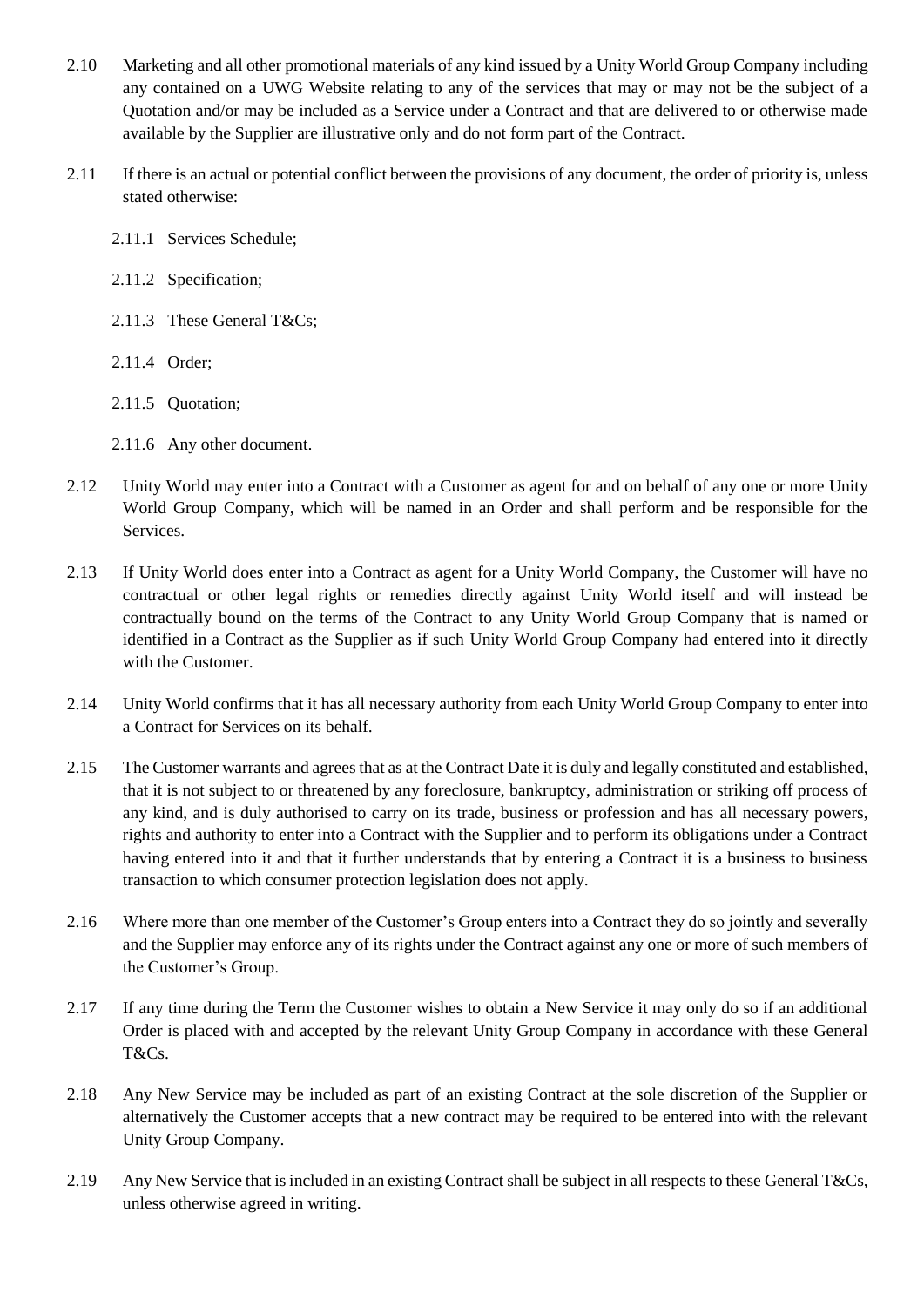# **3 Price**

- 3.1 The price to be paid by the Customer and its method of calculation for each Service to be provided under the Contract will be as set out in the Order or, where no such provision is set out, it shall be calculated in accordance with the Supplier's scale of charges in force from time to time as notified to the Customer at or before the date the Order is accepted by the Supplier.
- <span id="page-8-0"></span>3.2 Unless otherwise stated, the Price will be exclusive of:
	- 3.2.1 Third Party Charges;
	- 3.2.2 items specified in the Order as being excluded from the Price and which will be charged and invoiced to the Customer by the Supplier separately;
		- (a) Business vehicle mileage 45p per mile
		- (b) Hotel accommodation £100 per person, per night
		- (c) Subsistence £50 per person, per night
		- (d) General expenses (parking, congestion etc.) charged at cost plus 15% handling charge
		- (e) Deliver of products, cost (cost based on weight of items to be sent, priority status and insurance) plus 15% handling charge
	- 3.2.3 VAT;
- 3.3 The Customer shall pay any applicable VAT to the Supplier on receipt of a valid VAT invoice.
- <span id="page-8-1"></span>3.4 The Supplier may increase the Prices at any time by giving the Customer not less than fourteen Business Days' notice in writing.
- 3.5 Notwithstanding Clause [3.4,](#page-8-1) the Supplier may increase the Prices with immediate effect by written notice to the Customer where there is an increase in the direct cost to the Supplier of supplying the relevant Services which exceeds 3% and which is due to any factor beyond the control of the Supplier.

# **4 Payment**

- 4.1 UWG as agent for and on behalf of the relevant Unity World Companies as the Supplier shall invoice the Customer for the Services, partially or in full, at any time following acceptance of an Order.
- 4.2 The Customer shall, unless otherwise specified in writing, pay all invoices (including those under Clause 3.2.2) to UWG as agent for and on behalf of the relevant Unity World Companies as the Supplier:
	- 4.2.1 in full without any deduction or set-off, in cleared funds within seven days of the date of each invoice unless otherwise stated in the Order or the invoice; and
	- 4.2.2 unless otherwise stated in an Order or Services Schedule, to the following bank account irrespective of which Unity World Group company provides the Services being invoiced:

HSBC Plc, 60 Albert Road, Middlesbrough, TS1 1RS

Sort code #: 40-33-01 Account #: 34058364

4.3 Time of payment is of the essence. Where sums due under these General T&Cs are not paid in full by the due date: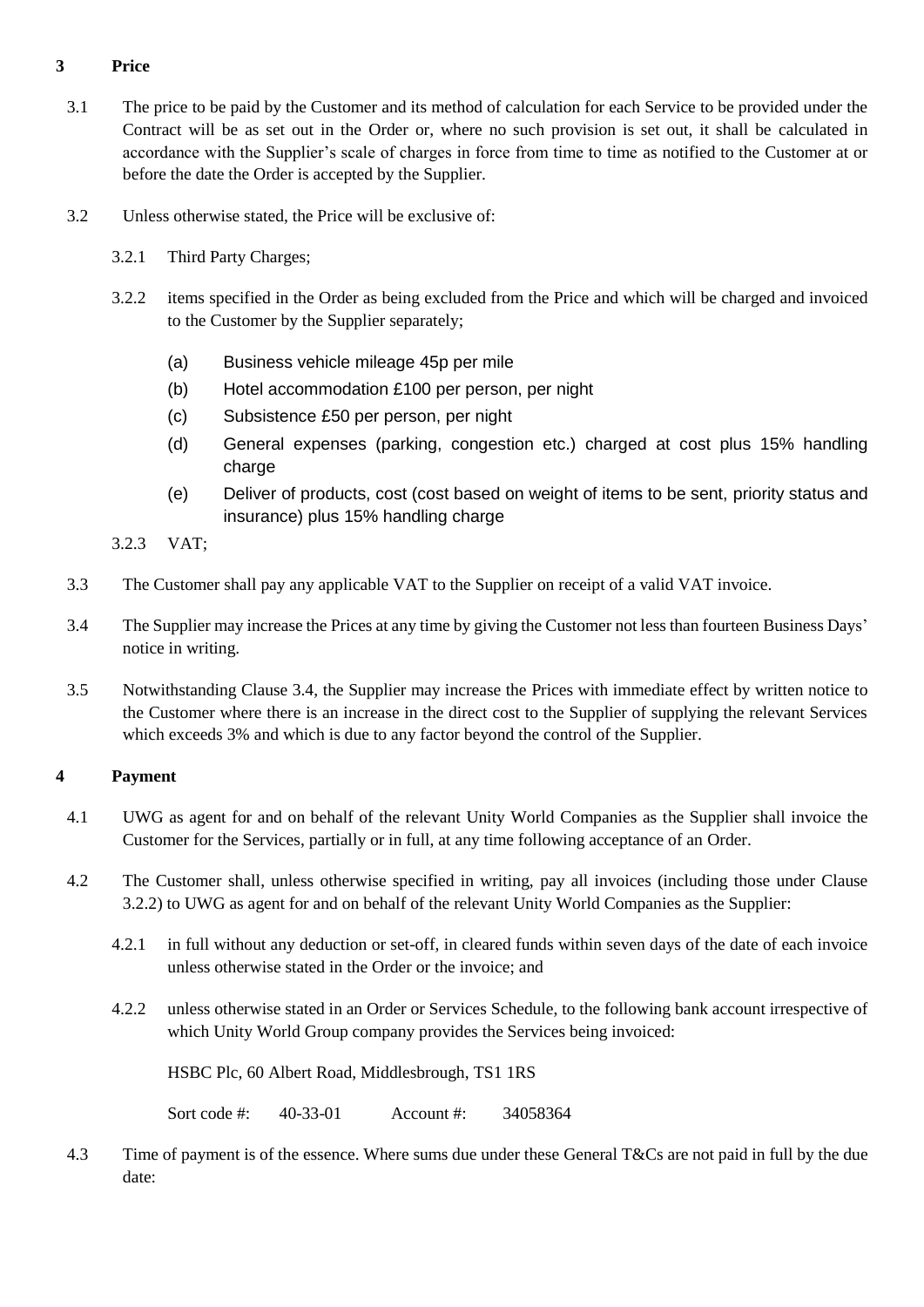- 4.3.1 the Supplier may, without limiting its other rights, charge interest on such sums at *7%* a year above the base rate of HSBC Plc from time to time in force, and
- 4.3.2 interest shall accrue on a daily basis, and apply from the due date for payment until actual payment in full, whether before or after judgment.
- 4.4 At the option of the Supplier, the Customer may be issued with a receipt for particular payments it has made for the Services and if such receipt is issued on behalf of the Supplier by Unity World it shall be a good and sufficient discharge of a Customer's payment obligation to the Supplier under the Contract in respect of an invoice.

# **5 Checks and Customer Credit**

- 5.1 The Supplier may for the purposes of deciding on Customer Credit or for any other purpose connected with entering into a Contract or delivering the Services carry out such credit and other checks on a prospective customer and on a Customer and its business at any time that it deems necessary and is not obliged to disclose the sources or results of any such checks to a prospective customer or Customer, all of which shall remain confidential to the Supplier.
- 5.2 The checks that the Supplier may carry out under Clause 5.1 include but are not limited to the following:
	- 5.2.1 a Customer's or prospective customer's own records and those on any public register including at Companies House;
	- 5.2.2 credit reference agencies;
	- 5.2.3 fraud prevention agencies;
	- 5.2.4 law enforcement agencies; and
	- 5.2.5 regulatory bodies;
- 5.3 Notwithstanding Clause 5.1, the Supplier may at any time during the Term request for any clarification or additional information that it requires.
- 5.4 The Supplier may set and vary Customer Credit limits and terms from time to time and may withhold all or any further Services if in the Supplier's opinion the Customer exceeds or breaches any such Customer Credit.
- 5.5 Any Customer Credit set or varied by the Supplier will be notified to the Customer in writing either at the start of the Contract or at any time during the Term and the Customer undertakes to accept and abide any such Customer Credit.

# **6 Performance of Services**

- 6.1 Subject to the Customer's compliance with these General T&Cs and all other terms of the Contract, the Supplier shall only be required to deliver the Services as from the Service Commencement Date.
- 6.2 The Supplier will exercise reasonable skill and care in providing the Services.
- 6.3 The Supplier does not guarantee that any Service will be continuously available and/or fault-free. The Customer acknowledges that faults, disruptions and failures in a Service may occur from time to time.
- 6.4 The Supplier will endeavour to supply the Services subject to technical and commercial feasibility.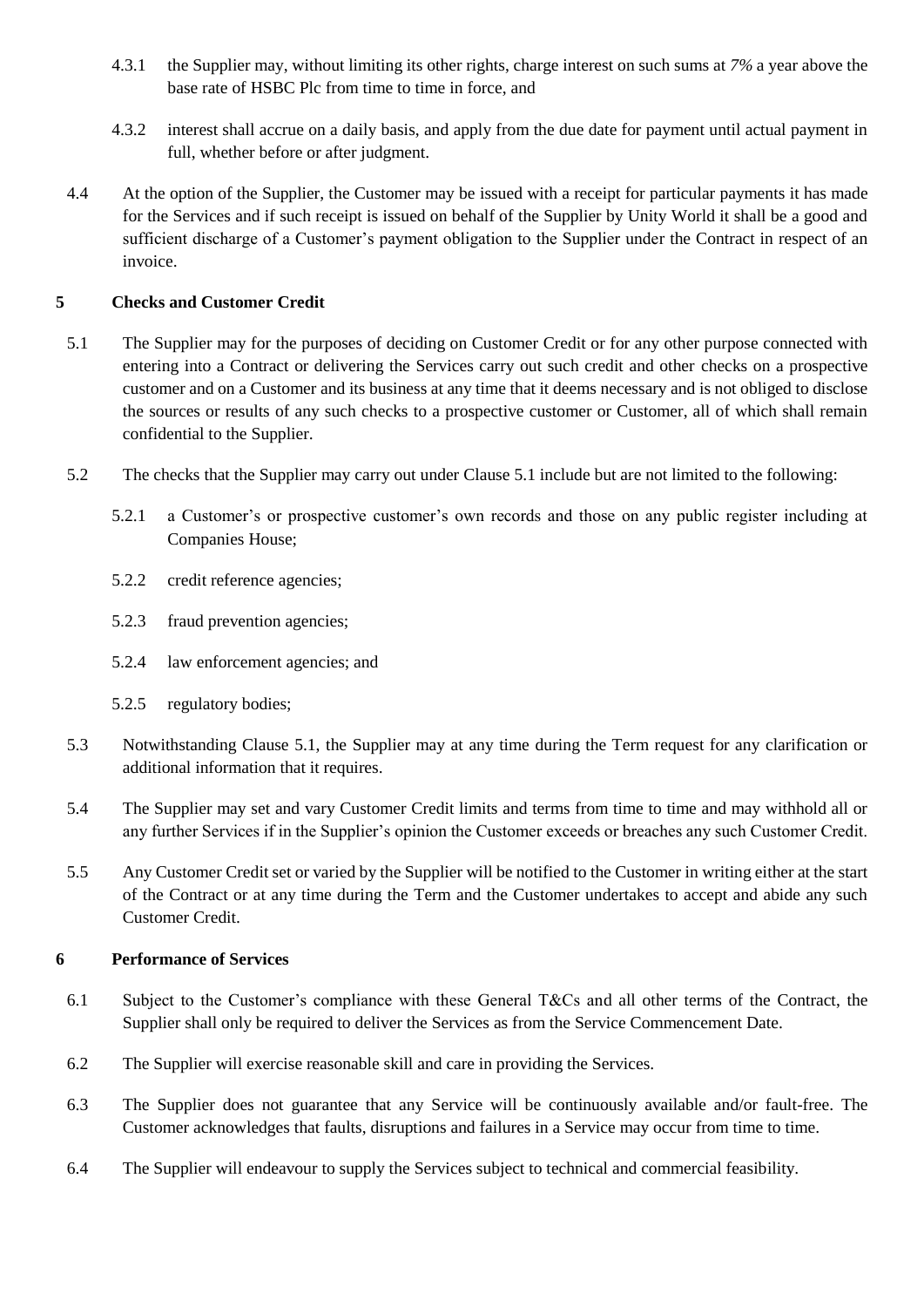- 6.5 The Supplier shall be entitled to change the way it provides any Service, provided that any change to the way it provides such Service does not have a materially detrimental effect on the Customer.
- 6.6 The Supplier shall use reasonable endeavours to provide the Services within any time periods and/or by any date indicated to the Customer, but all time periods and dates (including the Target Delivery Date) are estimates and the Supplier shall have no liability for any failure to meet any date or perform any of its obligations within the time period indicated
- 6.7 The Services will be performed by the Supplier at the Location on the date(s) specified in the Order.
- 6.8 The Services may be suspended by the Supplier at any time:
	- 6.8.1 for operational or technical reasons in which case the Supplier will endeavour to notify the Customer prior to such suspension and to try to minimise the effects of the suspension on the Customer;
	- 6.8.2 if the Supplier reasonably believes or suspect that the Services are being used by anyone fraudulently or illegally;
	- 6.8.3 if the Supplier reasonably believes that the Customer is or is likely to be in breach of the Contract; or
	- 6.8.4 under the terms of a Services Schedule.
- 6.9 Time is not of the essence in relation to the performance or delivery of the Deliverables. The Supplier shall use its reasonable endeavours to meet estimated dates for delivery and performance, but any such dates are indicative only.
- 6.10 The Supplier shall not be liable for any delay in or failure of performance of any Services caused directly or indirectly by:
	- 6.10.1 the Customer's failure to make the Location available;
	- 6.10.2 the Customer's failure to prepare the Location in accordance with the Supplier's instructions;
	- 6.10.3 the Customer's failure to provide the Supplier with adequate instructions for performance or otherwise relating to the Services;
	- 6.10.4 the Customer's failure to operate, maintain, service, insure or look after the Location or any Products;
	- 6.10.5 the Customer's failure to comply with any instructions issued by the Supplier or by any Third Party Supplier;
	- 6.10.6 any carelessness, inattention or negligence of any employee, agent, consultant of the Customer;
	- 6.10.7 any act or omission by the Supplier that is in breach of the Contract or of any warranty or guarantee provided by the Supplier in respect of the Services or provided by any Third Party Supplier;
	- 6.10.8 Force Majeure.
- 6.11 If any Products are included as part of the Contract then:
	- 6.11.1 they shall be delivered by the Supplier, or by its nominated carrier, to the Location on the date(s) specified in the Order;
	- 6.11.2 they shall be deemed delivered on their arrival at the Location (or such other location named in the Order) by the Supplier or its nominated carrier (as the case may be);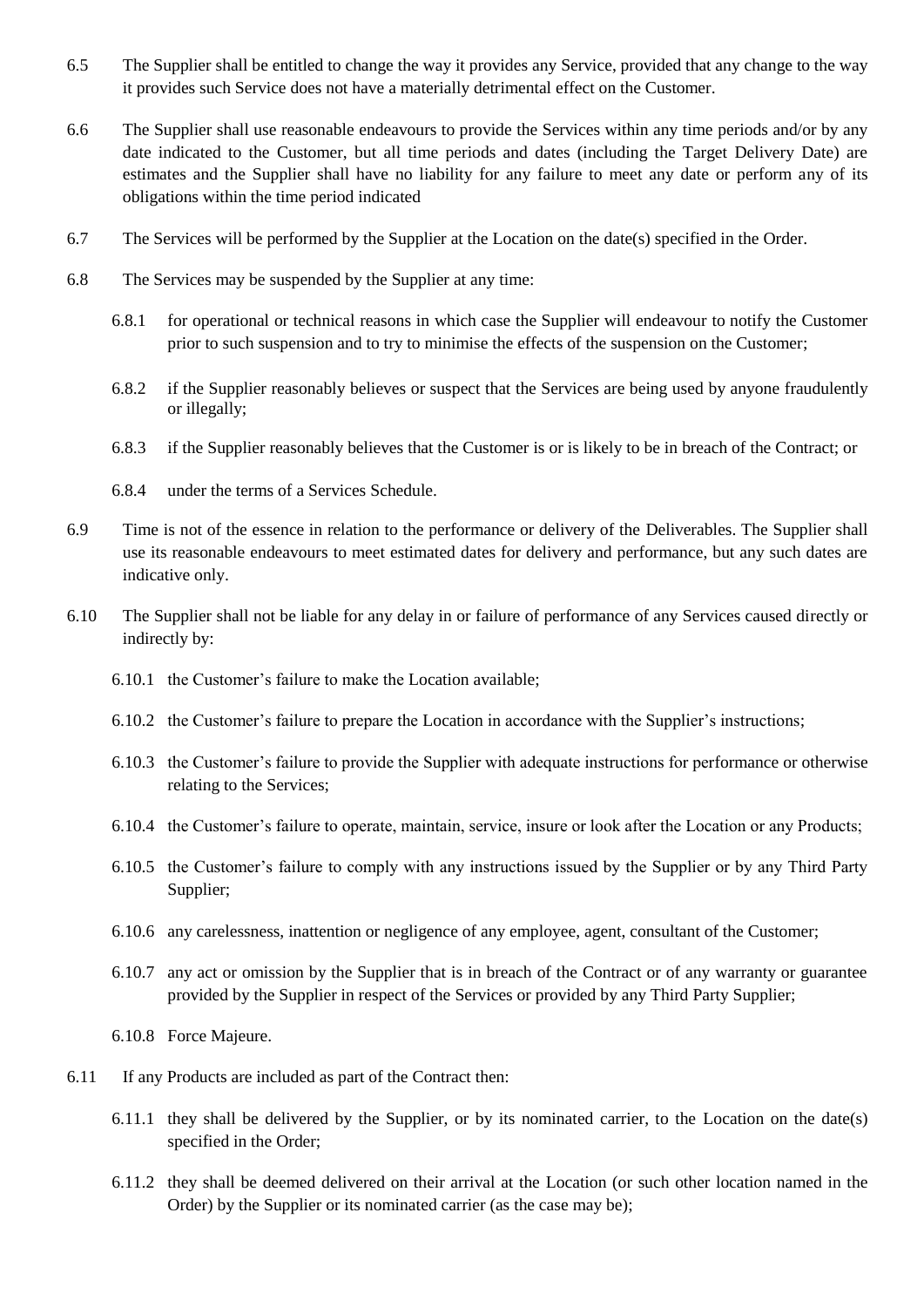- 6.11.3 the risk in them shall pass to the Customer on their delivery to the Location or to such other place where the services are to be performed;
- 6.11.4 the title in them shall pass to the Customer when they have been paid for by the Customer under the Contract:
- 6.11.5 the Customer shall store and insure the Products and shall pay all storage and insurance charges if it fails to accept their delivery in the manner, time and location provided for in the Contract;
- 6.11.6 until such time as the title in the Products passes to the Customer it shall
	- (a) hold the Products as bailee for the Supplier;
	- (b) store the Products separately from all other material in the Customer's possession;
	- (c) take all reasonable care of the Products and keep them in the condition in which they were delivered;
	- (d) insure the Products from the date of delivery: (i) with a reputable insurer (ii) against all risks (iii) for an amount at least equal to their Price (iv) noting the Supplier's interest on the policy;
	- (e) ensure that the Products are clearly identifiable as belonging to the Supplier;
	- (f) not remove or alter any mark on or packaging of the Products;
	- (g) inform the Supplier immediately if it becomes subject to any of the events or circumstances set out in Clauses [17.1.1](#page-16-1) t[o 17.1.4](#page-17-0) or [17.2.1](#page-17-1) to [17.33](#page-17-2); and
	- (h) on reasonable notice permit the Supplier to inspect the Products during the Customer's normal business hours and provide the Supplier with such information concerning the Products as the Supplier may request from time to time.
- 6.11.7 If, at any time before title to the Products has passed to the Customer, the Customer informs the Supplier, or the Supplier reasonably believes, that the Customer has or is likely to become subject to any of the events specified in Clauses [17.1.1](#page-16-1) *to* [17.1.4](#page-17-0) *or* [17.2.1](#page-17-1) *to* [17.3,](#page-17-2) the Supplier may:
	- (a) require the Customer at the Customer's expense to re-deliver the Products to the Supplier; and
	- (b) if the Customer fails to do so promptly, enter any premises where the Products are stored and repossess them.

# **7 Warranty**

- 7.1 The Supplier will provide the Customer with such warranties and guarantees in respect of the Services as are set out in the Contract.
- 7.2 The Supplier's warranties and guarantees will be subject to the terms and conditions set out in the relevant Contract document and no other warranty or guarantee is given in or implied by these General T&Cs.
- 7.3 Except as set out in and contemplated by this Clause 7, the Supplier gives no warranty and makes no representations in relation to the Services or the Products; and
- 7.4 All warranties and conditions (including the conditions implied by ss 12–16 of the Supply of Products and Services Act 1982 and ss 13–15 of the Sale of Products Act 1979), whether express or implied by statute, common law or otherwise are excluded to the extent permitted.

# **8 Customer's Obligations**

- 8.1 The Customer shall throughout the Term:
	- 8.1.1 comply with the terms of the Contract in all respects;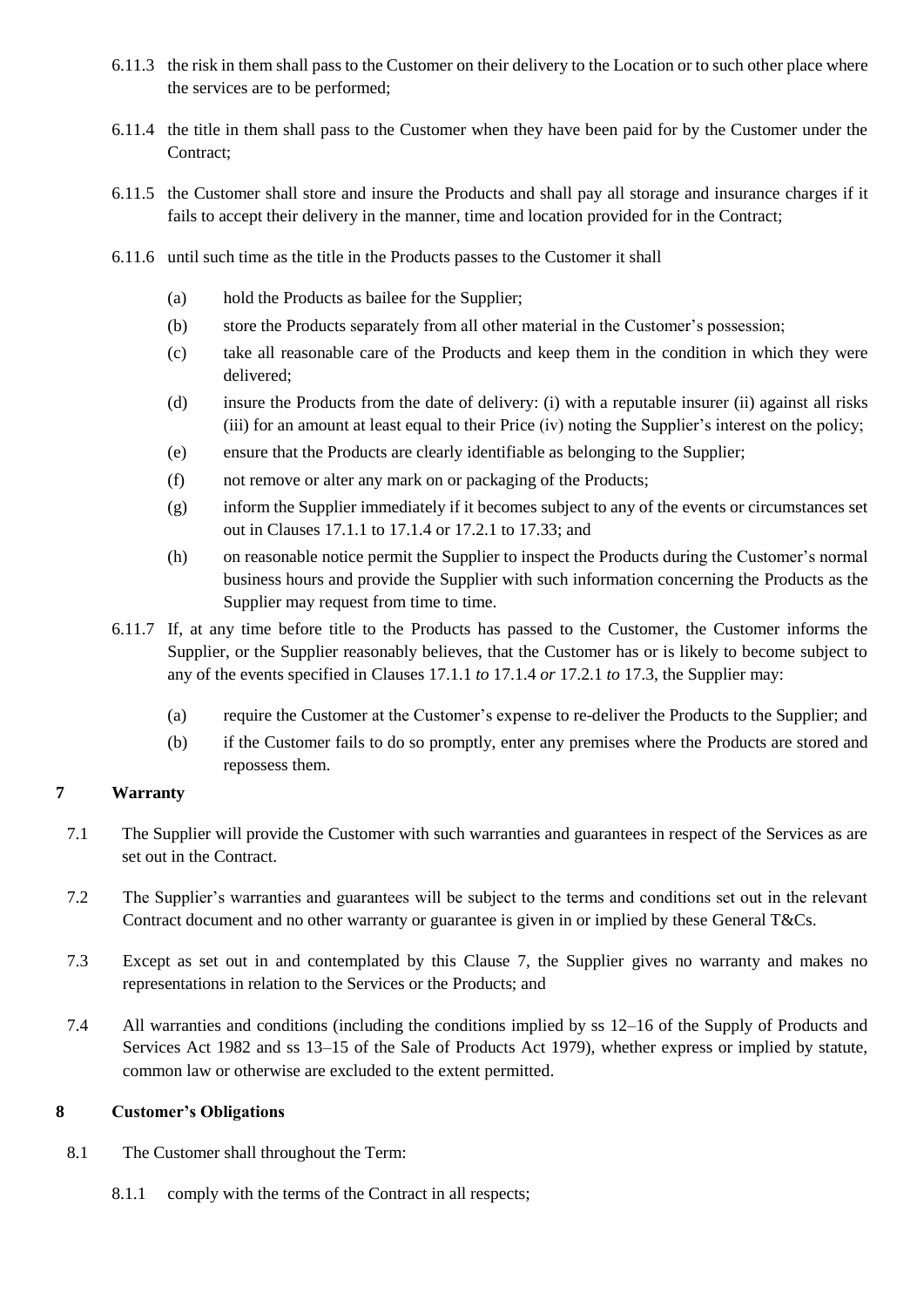- 8.1.2 provide the Supplier with the name and contact details of one or more senior employees who are suitably qualified and duly authorised to communicate with the Supplier in connection with the Services;
- 8.1.3 notify the Customer in writing without delay of any changes in the details of an employee named under Clause 8.1.2;
- 8.1.4 shall provide Supplier with any and all information and/or assistance that the Supplier may require in order to perform the Services. The Customer shall ensure the information is complete and accurate. The Supplier shall not be responsible for any failure and/or delay to provide the Services if such failure and/or delay is a result of the Customer's failure to provide the Supplier with the required information and/or assistance. The Customer shall reimburse the Supplier for any administrative charges that it incurs as a result of information that it receives in accordance with this Clause 8.1.4 that is incomplete or inaccurate
- 8.1.5 provide the Supplier with any and all information and materials reasonably required, including information in relation to health and safety and the environment, without undue delay, and ensure the information provided is accurate and complete;
- 8.1.6 complete any preparation activities that the Supplier may request to enable the Customer to receive the Services promptly and in accordance with any timescales set out in the Contract;
- 8.1.7 cooperate with the Supplier and comply with any reasonable requests the Supplier makes to help the Supplier provide the Services;
- 8.1.8 comply with all Applicable Laws and regulations;
- 8.1.9 provide timely access to the Location and to the Customer's office or business premises and to such other facilities and information as is requested by the Supplier for the purpose of delivering the Services;
- 8.1.10 comply with any instructions from Supplier relating to the use of the Services;
- 8.1.11 not use the Services in a manner which is inconsistent with a reasonable customer's good faith use of the Services;
- 8.1.12 not use the Services in a manner which, in the Supplier's opinion, will or is likely to adversely affect the provision of the Services to the Customer
- 8.1.13 not use the Services fraudulently or in connection with a criminal offence;
- 8.1.14 not make use of the Services to send, knowingly receive, store or communicate any material which is unlawful, offensive, abusive, indecent, defamatory, obscene or menacing, a nuisance or a hoax;
- 8.1.15 not use the Services in a way that contravenes any licence, code of practice, instructions or guidelines by a relevant regulatory authority;
- 8.1.16 not use the Services in a way that is in contravention of a Third Party's rights (including but not limited to Intellectual Property Rights);
- 8.1.17 not use the Services to spam or to send unsolicited advertising or promotional material;
- 8.1.18 not use the Services in any way which causes annoyance, inconvenience or needless anxiety as set out in the Communications Act 2003;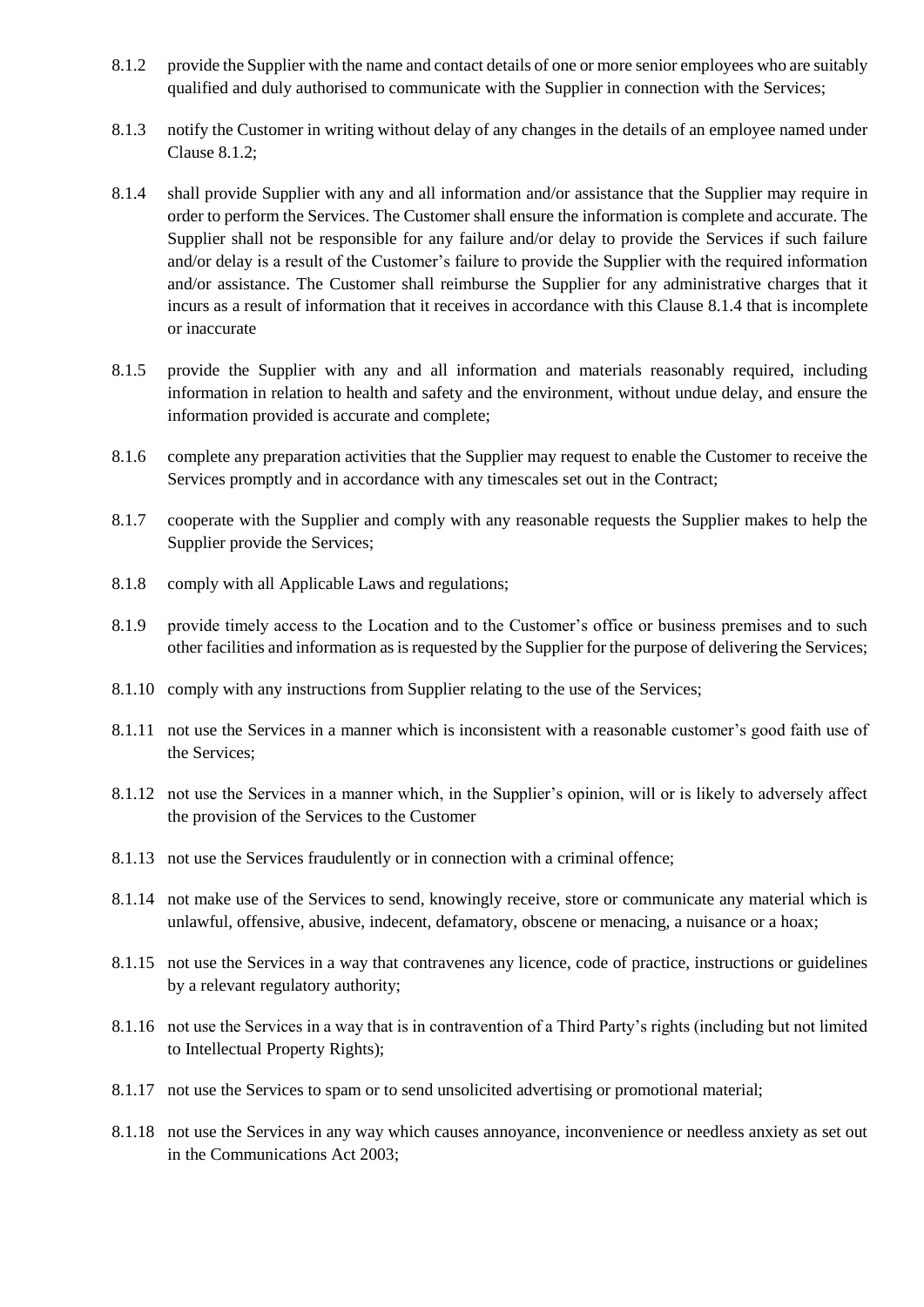- 8.1.19 not use the Services in a manner which may damage the reputation of the Supplier or any other Unity Group Company or otherwise bring Company into disrepute;
- 8.1.20 not use the Services for the processing of automated personal data as defined in the Data Protection Act 1998;
- 8.1.21 hold and continue to hold and keep in force any licences, consents and/or notifications required under any applicable legislation, regulation and/or administrative order to receive and use the Services;
- 8.1.22 notify the Supplier of any methods of doing business which may affect the Customer's use of the Services or the Customer's ability to comply with the terms of the Contract;
- 8.1.23 comply with the Supplier's reasonable instructions relating to health, safety, security in relation to any of the Services;
- 8.1.24 comply with all applicable laws and regulatory provisions;
- 8.1.25 comply with any applicable fair use policy that the Supplier may issue from time to time; and
- 8.1.26 Not damage the Supplier through the introduction of any virus or otherwise.
- 8.2 The Customer confirms and agrees that it is procuring the Services solely for its own business use and that it will not re-sell or otherwise act as any form of distributor in respect of the Services.
- 8.3 The Customer shall notify the Supplier immediately (and confirm in writing) on first becoming aware by whatever means that any person is making improper or illegal use of the Services. The Customer shall indemnify Company fully against all losses, liabilities, costs including without limitation legal costs) and expenses which the Supplier may suffer or incur as a result of any fraud, illegal or improper use (with or without Customer's authorisation) of any of the Services.
- 8.4 The Customer acknowledges that if any of the Services enable or require access to the internet then that use of the internet is solely at the Customer's risk and subject to all Applicable Laws. The Supplier has no responsibility for any information, software, services, goods or other materials obtained by the Customer using the internet.
- 8.5 The Customer warrants to the Supplier that it will take all reasonable steps (including testing with the latest commercially available virus detection software) to ensure that any software used with or in connection with the Services is not infected by malware, viruses and/or logic bombs, worms, trojan horses and any other types of disruptive, destructive or nuisance programs or algorithms.

# **9 Anti-bribery**

- <span id="page-13-0"></span>9.1 For the purposes of this Clause [9](#page-13-0) the expressions '**adequate procedures**' and '**associated with**' shall be construed in accordance with the Bribery Act 2010 and legislation or guidance published under it.
- <span id="page-13-1"></span>9.2 Each party shall comply with applicable Bribery Laws including ensuring that it has in place adequate procedures to prevent bribery and use all reasonable endeavours to ensure that:
	- 9.2.1 all of that party's personnel;
	- 9.2.2 all others associated with that party; and
	- 9.2.3 all of that party's subcontractors;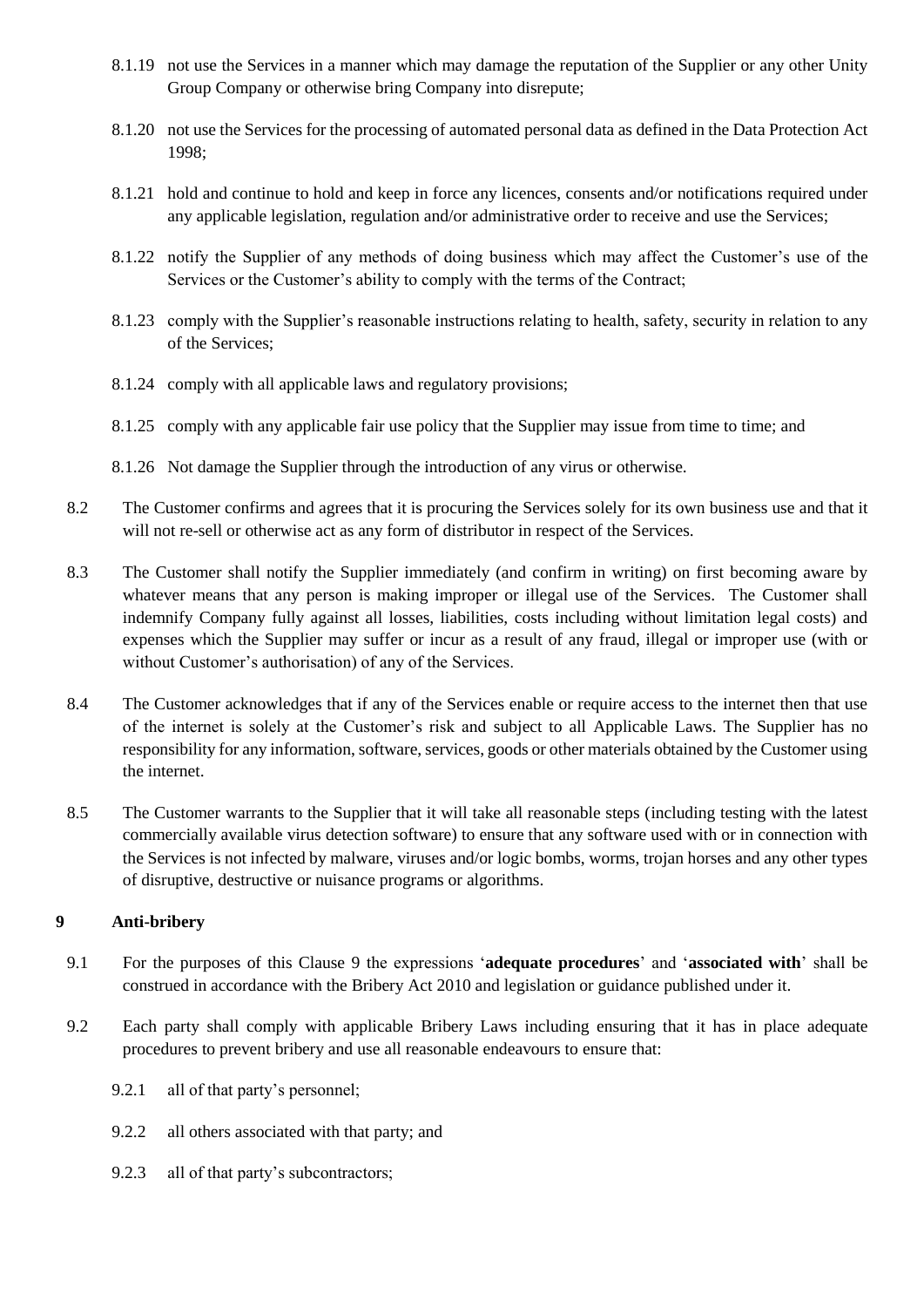involved in performing the Contract so comply.

- 9.3 Without limitation to Clause [9.2,](#page-13-1) neither party shall make or receive any bribe (as defined in the Bribery Act 2010) or other improper payment, or allow any such to be made or received on its behalf, either in the United Kingdom or elsewhere, and shall implement and maintain adequate procedures to ensure that such bribes or payments are not made or received directly or indirectly on its behalf.
- 9.4 The Customer shall immediately notify the Supplier as soon as it becomes aware of a breach or possible breach by the Customer of any of the requirements in this Clause 8.

# **10 Anti-slavery**

- 10.1 The Supplier shall comply with the Modern Slavery Act 2015 and the Modern Slavery Policy.
- 10.2 The Customer undertakes, confirms and agrees that:
	- 10.2.1 it shall comply with the Modern Slavery Act 2015 and the Modern Slavery Policy;
	- 10.2.2 it has implemented due diligence procedures to ensure compliance with the Modern Slavery Act 2015 and the Modern Slavery Policy in its business and supply chain, and those of its officers, employees, agents or subcontractors, which will be made available to the Supplier on request at any time throughout the Contract;
- 10.3 The Customer shall notify the Supplier immediately in writing if it becomes aware or has reason to believe that it, or any of its officers, employees, agents or subcontractors have breached or potentially breached any of the Customer's obligations under Clause 10.2. Such notice to set out full details of the circumstances concerning the breach or potential breach of the Customer's obligations.

#### **11 Indemnity and insurance**

- 11.1 The Customer shall indemnify, and keep indemnified, the Supplier from and against any losses, damages, liability, costs (including legal fees) and expenses incurred by the Supplier as a result of or in connection with the Customer's breach of any of the Customer's obligations under the Contract.
- 11.2 The Customer shall have in place contracts of insurance with reputable insurers incorporated in the United Kingdom to cover its obligations under the Contract. On request, the Customer shall supply so far as is reasonable evidence of the maintenance of the insurance and all of its terms from time to time applicable.

#### **12 Limitation of liability**

- 12.1 The extent of the parties' liability under or in connection with the Contract (regardless of whether such liability arises in tort, contract or in any other way and whether or not caused by negligence or misrepresentation) shall be as set out in this Clause 12.
- 12.2 Subject to Clauses 12.[512.5](#page-15-0) and 12.6, the Supplier's total liability shall not exceed the sum of £250,000
- 12.3 Subject to Clauses 13.5 and [12.6,](#page-15-1) the Supplier shall not be liable for consequential, indirect or special losses.
- 12.4 Subject to Clauses [12.51](#page-15-0)2.5 and 12.6 the Supplier shall not be liable for any of the following (whether direct or indirect):
	- 12.4.1 loss of profit;
	- 12.4.2 loss or corruption of data;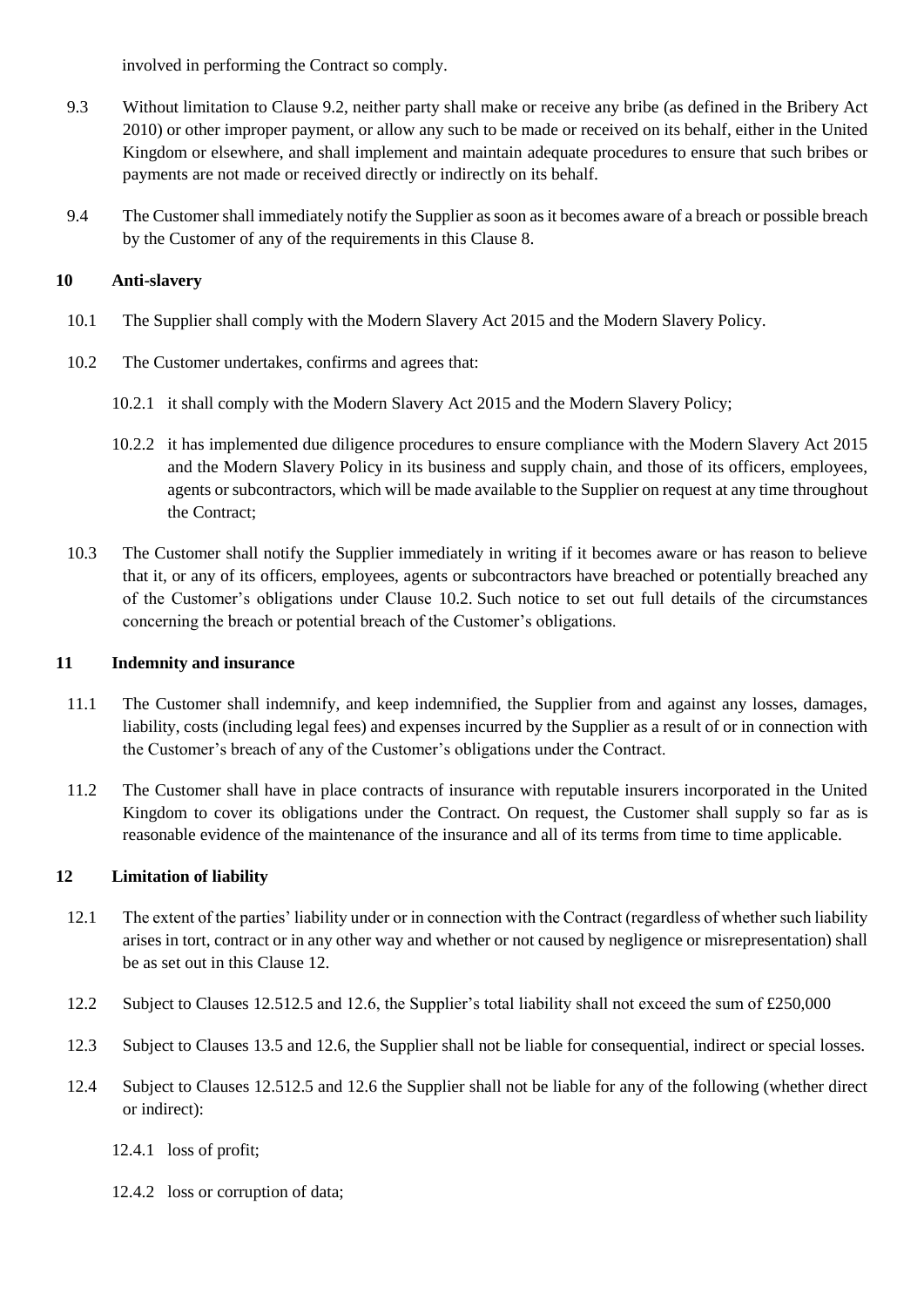12.4.3 loss of use;

- 12.4.4 loss of production;
- 12.4.5 loss of contract;
- 12.4.6 loss of opportunity;
- 12.4.7 loss of savings, discount or rebate (whether actual or anticipated);
- <span id="page-15-1"></span><span id="page-15-0"></span>12.4.8 harm to reputation or loss of goodwill.
- 12.5 The limitations of liability set out in Clauses 12.2 to 12.4 shall not apply in respect of any indemnities given by the Customer under the Contract.
- 12.6 Notwithstanding any other provision of the Contract, the liability of the parties shall not be limited in any way in respect of the following:
	- 12.6.1 death or personal injury caused by negligence;
	- 12.6.2 fraud or fraudulent misrepresentation;
	- 12.6.3 any other losses which cannot be excluded or limited by Applicable Law;
	- 12.6.4 any losses caused by wilful misconduct.

#### **13 Intellectual property**

- 13.1 Unless otherwise stated in the Contract, title to, and all Intellectual Property Rights, including without limitation, copyright in and to Documentation produced by the Supplier and all parts thereof will be and remain vested in and be the absolute property of the Supplier unless and the Supplier grants a non-exclusive, nontransferable, royalty free license to the Customer to use and reproduce the Documentation to the extent necessary solely for the purpose of receiving the benefit of the Services throughout the Term.
- 13.2 All other information or materials exchanged between the Supplier and the Customer in connection with the Contract, together with the copyright therein, will remain the property of the Supplier, the Third Party Supplier or the Customer as applicable.
- 13.3 The Customer undertakes not to copy, alter, adapt, translate, any Documentation (or any part of it), unless expressly permitted to do so by the Supplier.
- 13.4 The Customer will not be entitled to and agrees not to:
	- 13.4.1 use in the course of its trade, business, profession or otherwise in relation to any goods or services of the Customer any registered or unregistered trademark, logotype or abbreviation of the name of the Supplier or any part thereof so that any person might reasonably import a connection between those goods or services and the Supplier (or any of its suppliers) or any part thereof;
	- 13.4.2 register or attempt to register as a trade mark anything referred to in Clause 13.4.1; and/or;
	- 13.4.3. authorise any Third Party to do anything referred to in Clause 13.4.2.
- 13.5 The Customer further agrees not to infringe any copyright, or registered or unregistered trademark rights belonging to any Third Party Supplier in respect of any Third Party Product.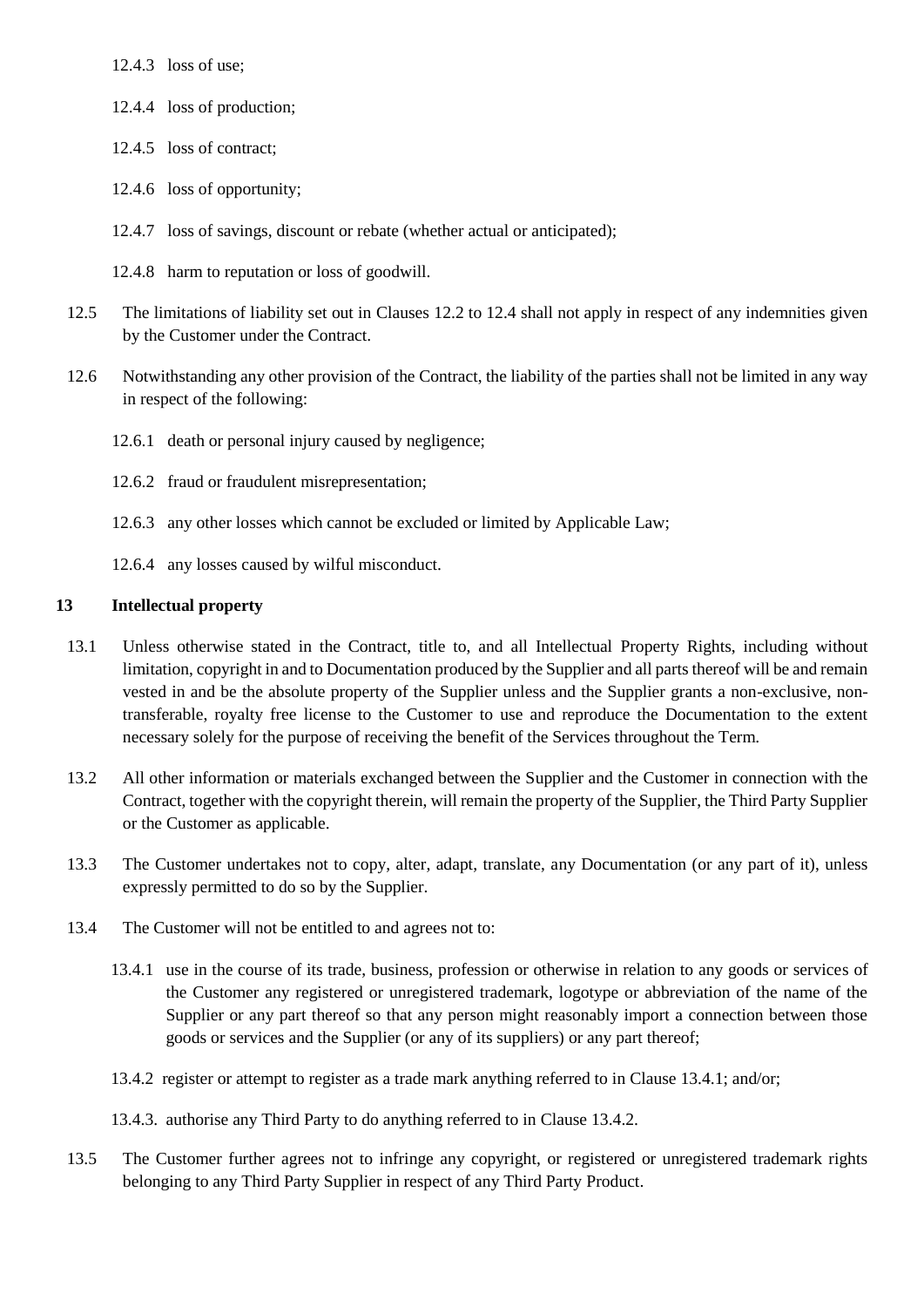#### **14 Confidentiality and announcements**

- 14.1 The Customer shall throughout the Term keep confidential all Confidential Information of the Supplier and shall only use the same as required to perform the Contract. The provisions of this Clause shall not apply to:
	- 14.1.1 any information which was in the public domain at the date of the Contract;
	- 14.1.2 any information which comes into the public domain subsequently other than as a consequence of any breach of the Contract or any related agreement;
	- 14.1.3 any information which is independently developed by the Customer without using information supplied by the Supplier; or
	- 14.1.4 any disclosure required by law or a regulatory authority or otherwise by the provisions of the Contract.

except that the provisions of Clauses 14.1.1 to 14.1.3 shall not apply to information to which Clause 14.4 relates.

- 14.2 This Clause 14 shall remain in force for a period of three years after termination of the Contract.
- 14.3 The Customer shall not make any public announcement or disclose any information regarding the Contract, except to the extent required by law or regulatory authority.
- 14.4 To the extent any Confidential Information is Protected Data such Confidential Information may be disclosed or used only to the extent such disclosure or use is in compliance with and does not conflict with any provisions of Clause 14.1.

# **15 Processing of Personal Data**

- <span id="page-16-0"></span>15.1 All Personal Data that either Party ("First Party") may use will be collected, processed, and held by that First Party in accordance with the provisions of **the Data Protection Laws**, the rights under the **Data Protection Laws** of the other Party ("Other Party") and the rights under the **Data Protection Laws** of third parties.
- 15.2 For complete details of the Supplier's collection, processing, storage, and retention of Personal Data including, but not limited to, the purpose(s) for which Personal Data is used, the legal basis or bases for using it, details of the Customer's and third parties' rights and how to exercise them, and Personal Data sharing (where applicable), the Customer should refer to the Supplier's Privacy Notice published on the following website www.unity.world/privacypolicy.

# **16 Force majeure**

<span id="page-16-1"></span>Neither party shall have any liability under or be deemed to be in breach of the Contract for any delays or failures in performance of the Contract which result from Force Majeure. The party subject to the Force Majeure event shall promptly notify the other party in writing when such the event causes a delay or failure in performance and when it ceases to do so. If the Force Majeure event continues for a continuous period of more than twenty-one days, either party may terminate the Contract by written notice to the other party.

# **17 Termination**

- 17.1 The Supplier may terminate the Contract at any time by giving notice in writing to the Customer if:
	- 17.1.1 the Customer commits a breach of the Contract and such breach is not remediable;
	- 17.1.2 the Customer commits a breach of the Contract which is not remedied within ten Business Days of receiving written notice of such breach from the Supplier;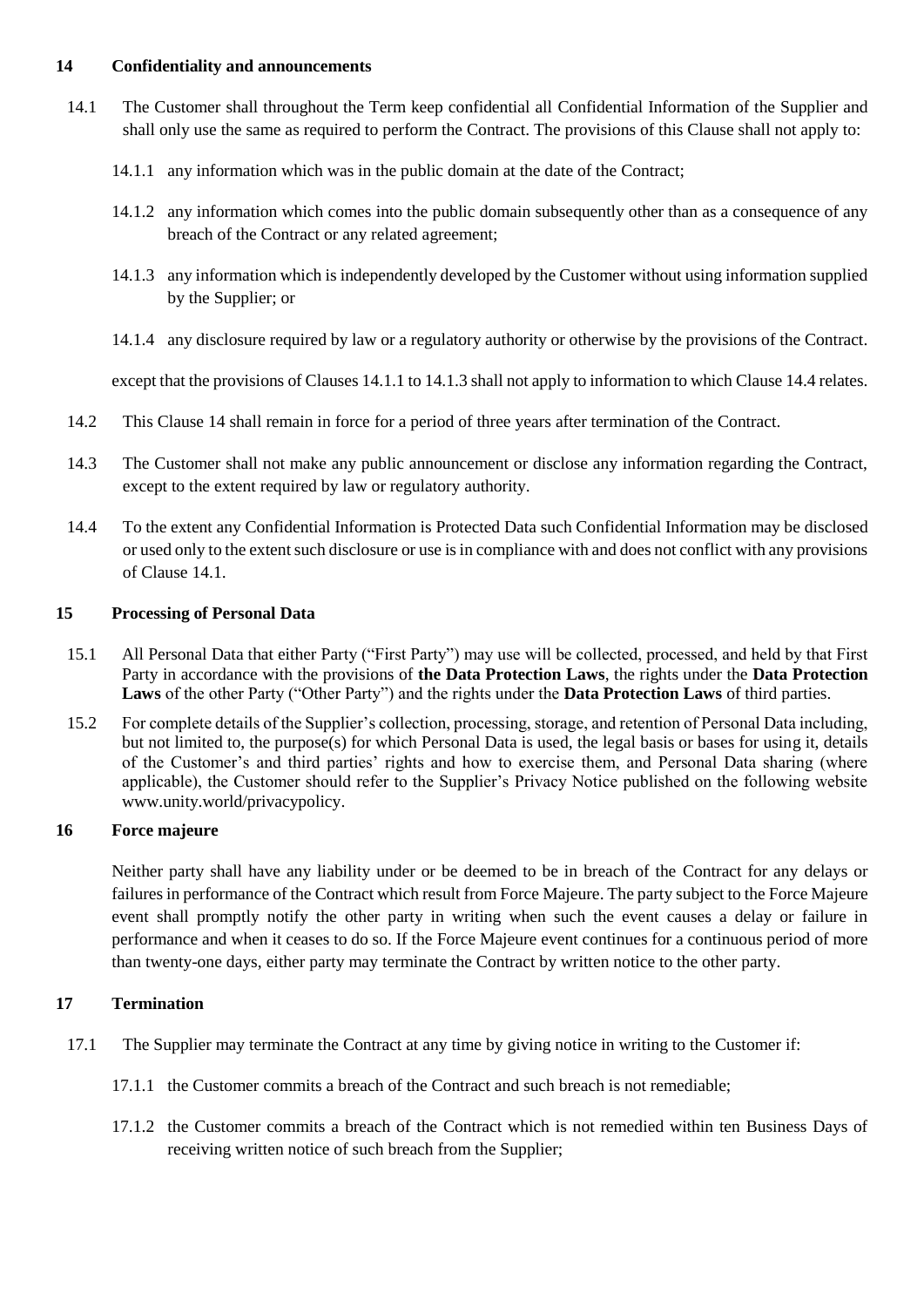- 17.1.3 the Customer has failed to pay any amount due under the Contract on the due date and such amount remains unpaid for ten days after the Supplier has given notification that the payment is overdue; or
- <span id="page-17-1"></span><span id="page-17-0"></span>17.1.4 any consent, licence or authorisation held by the Customer is revoked or modified such that the Customer is no longer able to comply with its obligations under the Contract or receive any benefit to which it is entitled.
- 17.2 The Supplier may terminate the Contract at any time by giving notice in writing to the Customer if the Customer:
	- 17.2.1 stops carrying on all or a significant part of its business, or indicates in any way that it intends to do so;
	- 17.2.2 is unable to pay its debts either within the meaning of section 123 of the Insolvency Act 1986 or if the Supplier reasonably believes that to be the case;
	- 17.2.3 becomes the subject of a company voluntary arrangement under the Insolvency Act 1986;
	- 17.2.4 becomes subject to a moratorium under Part A1 of the Insolvency Act 1986;
	- 17.2.5 becomes subject to a restructuring plan under Part 26A of the Companies Act 2006;
	- 17.2.6 becomes subject to a scheme of arrangement under Part 26 of the Companies Act 2006;
	- 17.2.7 has a receiver, manager, administrator or administrative receiver appointed over all or any part of its undertaking, assets or income;
	- 17.2.8 has a resolution passed for its winding up;
	- 17.2.9 has a petition presented to any court for its winding up or an application is made for an administration order, or any winding-up or administration order is made against it;
	- 17.2.10 is subject to any procedure for the taking control of its Products that is not withdrawn or discharged within *seven* days of that procedure being commenced:
	- 17.2.11 has a freezing order made against it;
	- 17.2.12 is subject to any recovery or attempted recovery of items supplied to it by a supplier retaining title in those items;
	- 17.2.13 is subject to any events or circumstances analogous to those in Clauses 17.2.1 to 17.2.12 in any jurisdiction:
- <span id="page-17-2"></span>17.3 The Supplier may terminate the Contract at any time by giving not less than 60 days' notice in writing to the Customer if the Customer undergoes a change of Control or if it is realistically anticipated that it shall undergo a change of Control within two months. For the purposes of this Clause 17.3 "Control" means the beneficial ownership of more than 50% of the issued share capital of a company or the legal power to direct or cause the direction of the management of the company.
- 17.4 The right of the Supplier to terminate the Contract pursuant to Clause 17.2 shall not apply to the extent that the relevant procedure is entered into for the purpose of amalgamation, reconstruction or merger (where applicable) where the amalgamated, reconstructed or merged party agrees to adhere to the Contract.
- 17.5 If the Customer becomes aware that any event has occurred, or circumstances exist, which may entitle the Supplier to terminate the Contract under this Clause 17, it shall immediately notify the Supplier in writing.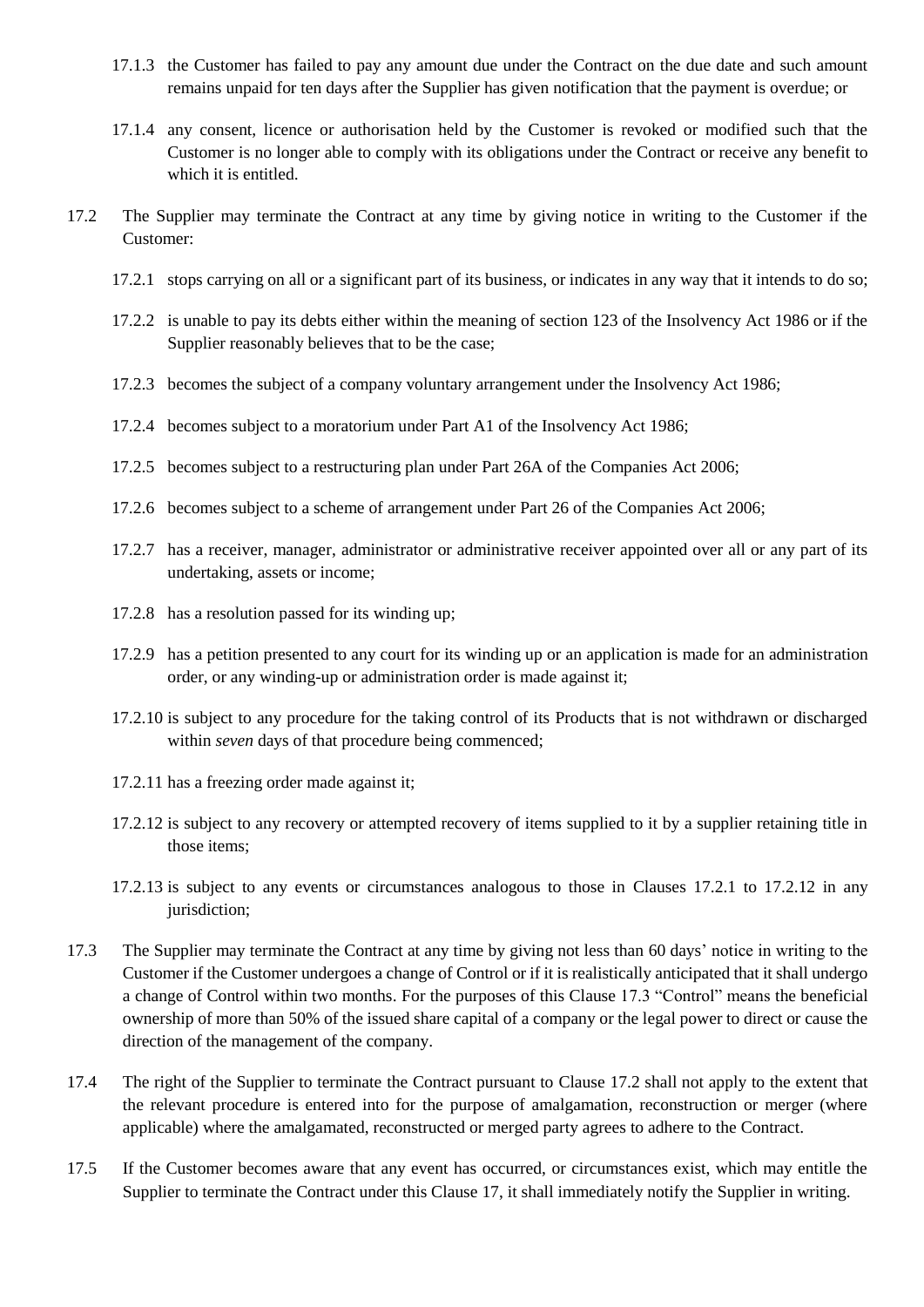17.6 Termination or expiry of the Contract shall not affect any accrued rights and liabilities of the Supplier at any time up to the date of termination.

#### **18 Notices**

- 18.1 Any notice or other communication given by a party under these General T&Cs shall:
	- 18.1.1 be in writing and in English;
	- 18.1.2 be signed by, or on behalf of, the party giving it (except for notices sent by email); and
	- 18.1.3 be sent to the relevant party at the address set out in the Contract
- 18.2 Notices may be given, and are deemed received:
	- 18.2.1 by hand: on receipt of a signature at the time of delivery;
	- 18.2.2 by *Royal Mail Recorded Signed For* post: at 9.00 am on the *second* Business Day after posting; and
	- 18.2.3 by email on receipt of a delivery or read receipt email from the correct address.
- 18.3 Any change to the contact details of a party as set out in the Contract shall be notified to the other party in accordance with Clause 18.1 and shall be effective:
	- 18.3.1 on the date specified in the notice as being the date of such change; or
	- 18.3.2 if no date is so specified, five Business Days after the notice is deemed to be received.
- 18.4 All references to time are to the local time at the place of deemed receipt.
- 18.5 This Clause 18 does not apply to notices given in legal proceedings or arbitration.

#### **19 Cumulative remedies**

The rights and remedies provided in the Contract for the Supplier only are cumulative and not exclusive of any rights and remedies provided by law.

#### **20 Time**

Unless stated otherwise, time is of the essence for any date or period specified in the Contract in relation to the Customer's obligations only.

#### **21 Further assurance**

The Customer shall at the request of the Supplier, and at the Customer's own cost, do all acts and execute all documents which are necessary to give full effect to the Contract.

#### **22 Entire agreement**

- 22.1 The parties agree that the Contract and any documents entered into pursuant to it constitutes the entire agreement between them and supersedes all previous agreements, understandings and arrangements between them, whether in writing or oral in respect of its subject matter.
- 22.2 Each party acknowledges that it has not entered into the Contract or any documents entered into pursuant to it in reliance on, and shall have no remedies in respect of, any representation or warranty that is not expressly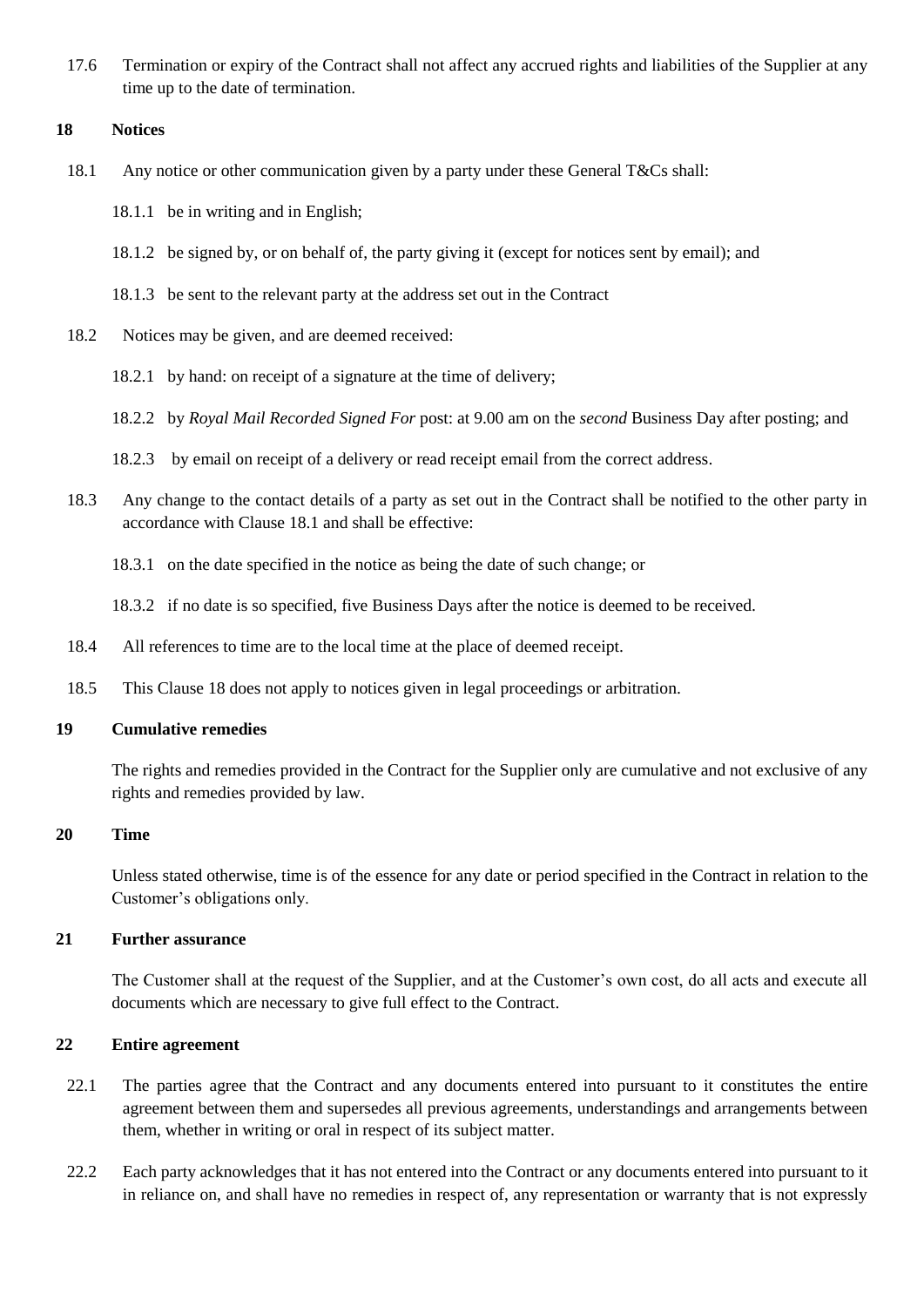set out in the Contract or any documents entered into pursuant to it. No party shall have any claim for innocent or negligent misrepresentation on the basis of any statement in the Contract.

22.3 Nothing in these General T&Cs purports to limit or exclude any liability for fraud.

# **23 Variation**

No variation of the Contract shall be valid or effective unless it is in writing, refers to the Contract and these General T&Cs and is duly signed or executed by, or on behalf of, each party.

# **24 Assignment**

- 24.1 The Customer may not assign, subcontract or encumber any right or obligation under the Contract, in whole or in part, without the Supplier's prior written consent.
- 24.2 Notwithstanding Clause 24.1 the Customer may perform any of its obligations and exercise any of its rights granted under the Contract through any Group company provided that it gives the Supplier prior written notice of such subcontracting or assignment including the identity of the relevant Group company. The Customer acknowledges and agrees that any act or omission of its Group company in relation to the Customer's rights or obligations under the Contract shall be deemed to be an act or omission of the Customer itself.

# **25 Set off**

- 25.1 The Supplier shall be entitled to set-off under the Contract any liability which it has or any sums which it owes to the Customer under the Contract or under any other contract which the Supplier has with the Customer.
- 25.2 The Customer shall pay all sums that it owes to the Supplier under the Contract without any set-off, counterclaim, deduction or withholding of any kind, save as may be required by law.

# **26 No partnership or agency**

The parties are independent persons and are not partners, principal and agent or employer and employee and the Contract does not establish any joint venture, trust, fiduciary or other relationship between them, other than the contractual relationship expressly provided for in it. None of the parties shall have, nor shall represent that they have, any authority to make any commitments on the other party's behalf.

# **27 Equitable relief**

The Customer recognises that any breach or threatened breach of the Contract may cause the Supplier irreparable harm for which damages may not be an adequate remedy. Accordingly, in addition to any other remedies and damages available to the Supplier, the Customer acknowledges and agrees that the Supplier is entitled to the remedies of specific performance, injunction and other equitable relief without proof of special damages.

# **28 Severance**

- 28.1 If any provision of the Contract (or part of any provision) is or becomes illegal, invalid or unenforceable, the legality, validity and enforceability of any other provision of the Contract shall not be affected.
- 28.2 If any provision of the Contract (or part of any provision) is or becomes illegal, invalid or unenforceable but would be legal, valid and enforceable if some part of it was deleted or modified, the provision or part-provision in question shall apply with the minimum such deletions or modifications as may be necessary to make the provision legal, valid and enforceable. In the event of such deletion or modification, the parties shall negotiate in good faith in order to agree the terms of a mutually acceptable alternative provision.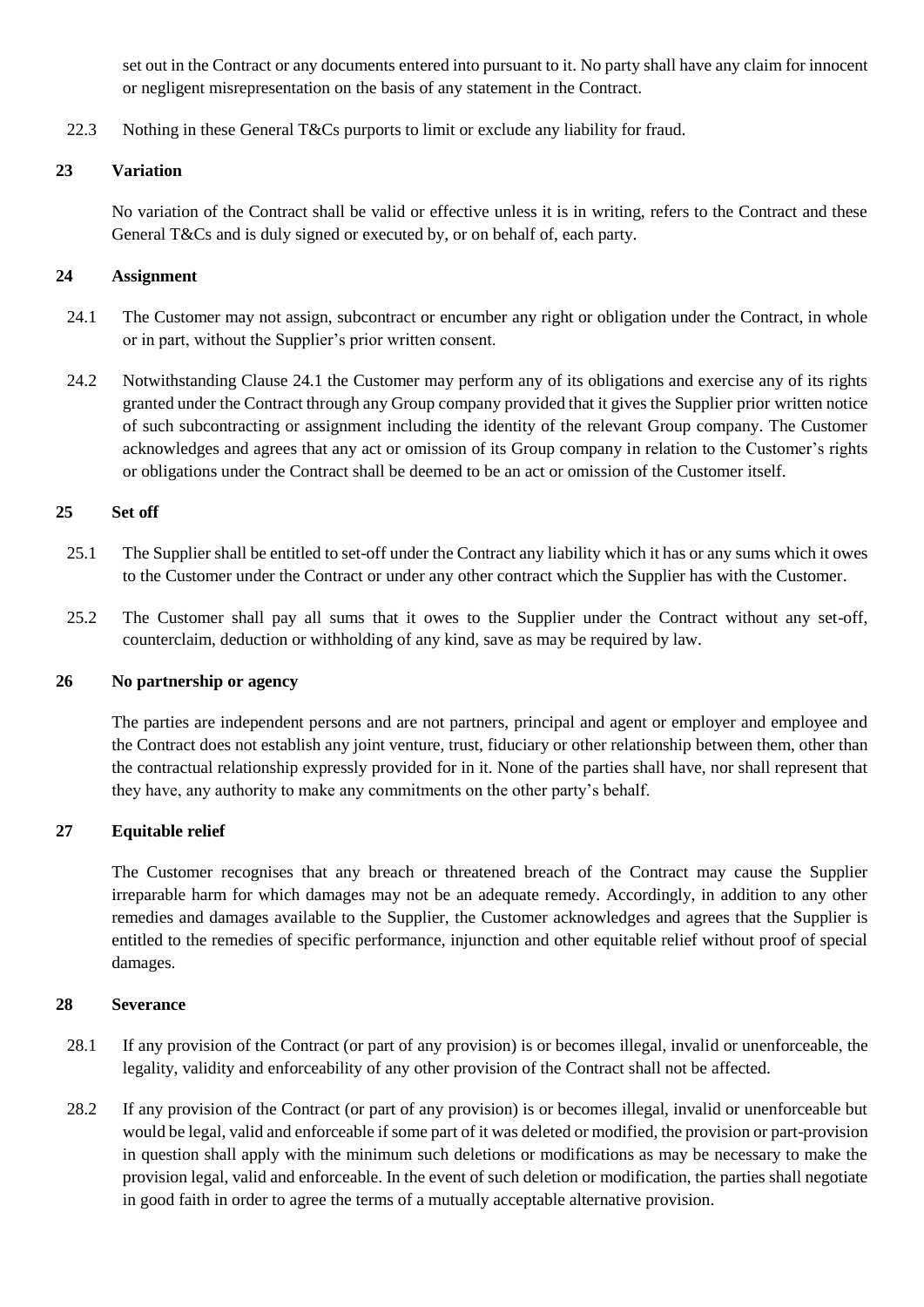# **29 Waiver**

- 29.1 No failure, delay or omission by the Supplier in exercising any right, power or remedy provided by law or under the Contract shall operate as a waiver of that right, power or remedy, nor shall it preclude or restrict any future exercise of that or any other right, power or remedy.
- 29.2 No single or partial exercise of any right, power or remedy provided by law or under the Contract by the Supplier shall prevent any future exercise of it or the exercise of any other right, power or remedy by the Supplier.
- 29.3 A waiver of any term, provision, condition or breach of the Contract by the Supplier shall only be effective if given in writing and signed by the Supplier, and then only in the instance and for the purpose for which it is given.

#### **30 Costs and expenses**

The Customer shall pay its own costs and expenses incurred in connection with the negotiation, preparation, signature and performance of the Contract (and any documents referred to in it).

#### **31 Third party rights**

A person who is not a party to the Contract shall not have any rights under the Contracts (Rights of Third Parties) Act 1999 to enforce any of the provisions of the Contract.

#### **32 Governing law**

The Contract and any dispute or claim arising out of, or in connection with, it, its subject matter or formation (including non-contractual disputes or claims) shall be governed by, and construed in accordance with, the laws of England and Wales.

#### **33 Jurisdiction**

The parties irrevocably agree that the courts of England and Wales shall have jurisdiction to settle any dispute or claim arising out of, or in connection with, the Contract, its subject matter or formation (including noncontractual disputes or claims).